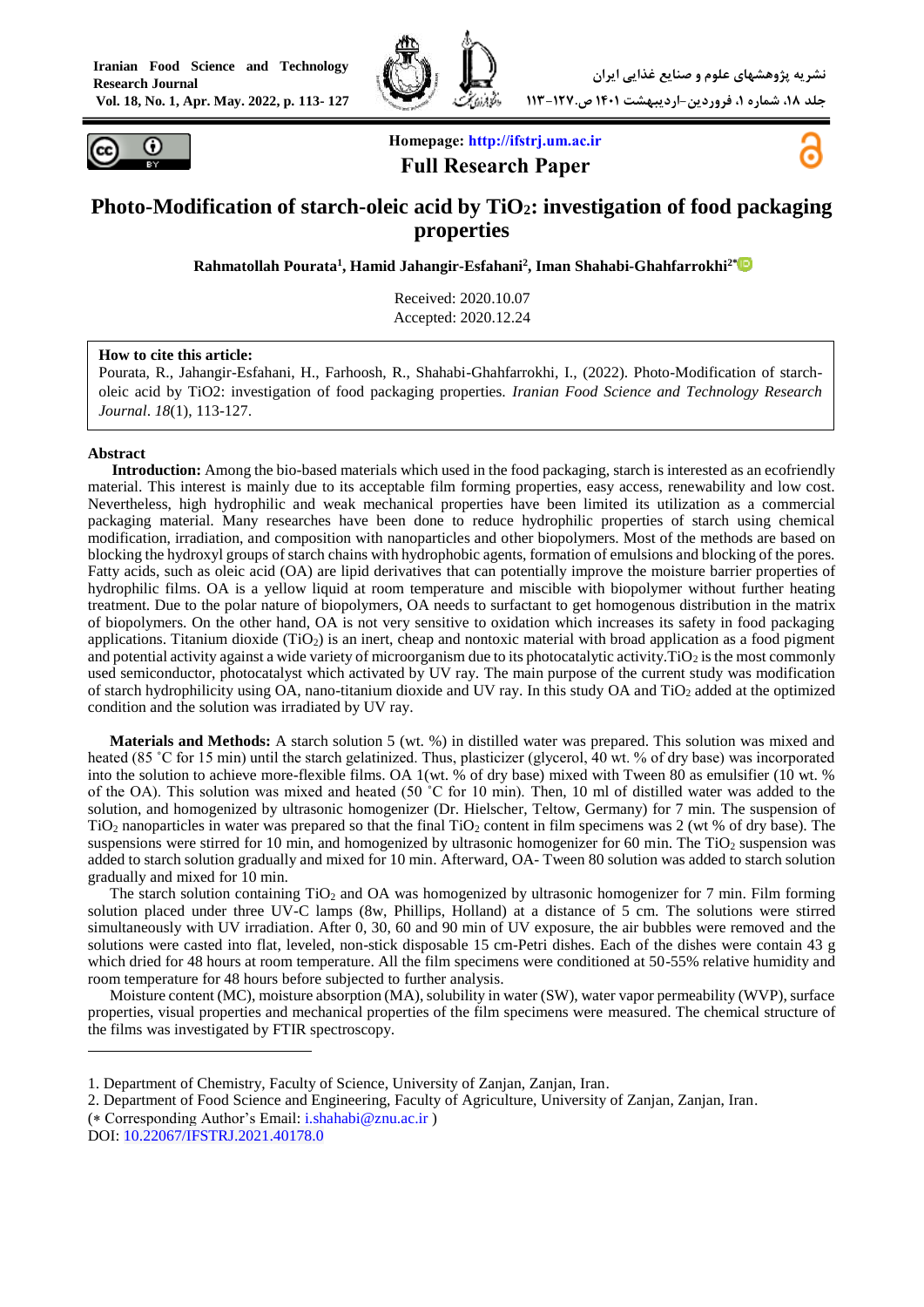**Results and Discussion:** The results shown that water contact angle of the starch film was increased by adding OA and TiO2. But it was decreased after UV exposure of the starch-OA-TiO<sup>2</sup> solution. WVP of the starch based films was decreased by its composition with OA and TiO<sub>2</sub>. But no change was observed after UV exposure of the starch-OA-TiO<sub>2</sub> compositions. MC of the starch-OA-TiO<sup>2</sup> film had no change, simultaneously.

However, the tensile strength and Young's modulus were decreased by adding OA-TiO2. Elongation at break and tensile energy to break were increased, simultaneously. However, the mechanical properties of the starch-OA-TiO<sup>2</sup> nanocomposites were changed by UV exposure but these changes did not follow a specific trend.

Although, whiteness index (WI) and total color difference (ΔE) were not changed by OA-TiO<sub>2</sub> composition. But yellowness index (YI) was changed, simultaneously. After UV irradiation ΔE and YI were increased and WI was decreased. The results, demonstrated that the virgin starch-OA-TiO<sub>2</sub> composition was the best modification method to decrease the sensibility of starch based films to moisture as a packaging material. UV irradiation at short time (30 min) was the optimum condition to modify sensibility of the films to moisture and mechanical properties among the UV cured films.

Keywords: Hydrophobicity, Oleic acid, Starch, nano TiO<sub>2</sub>, Ultraviolet ray.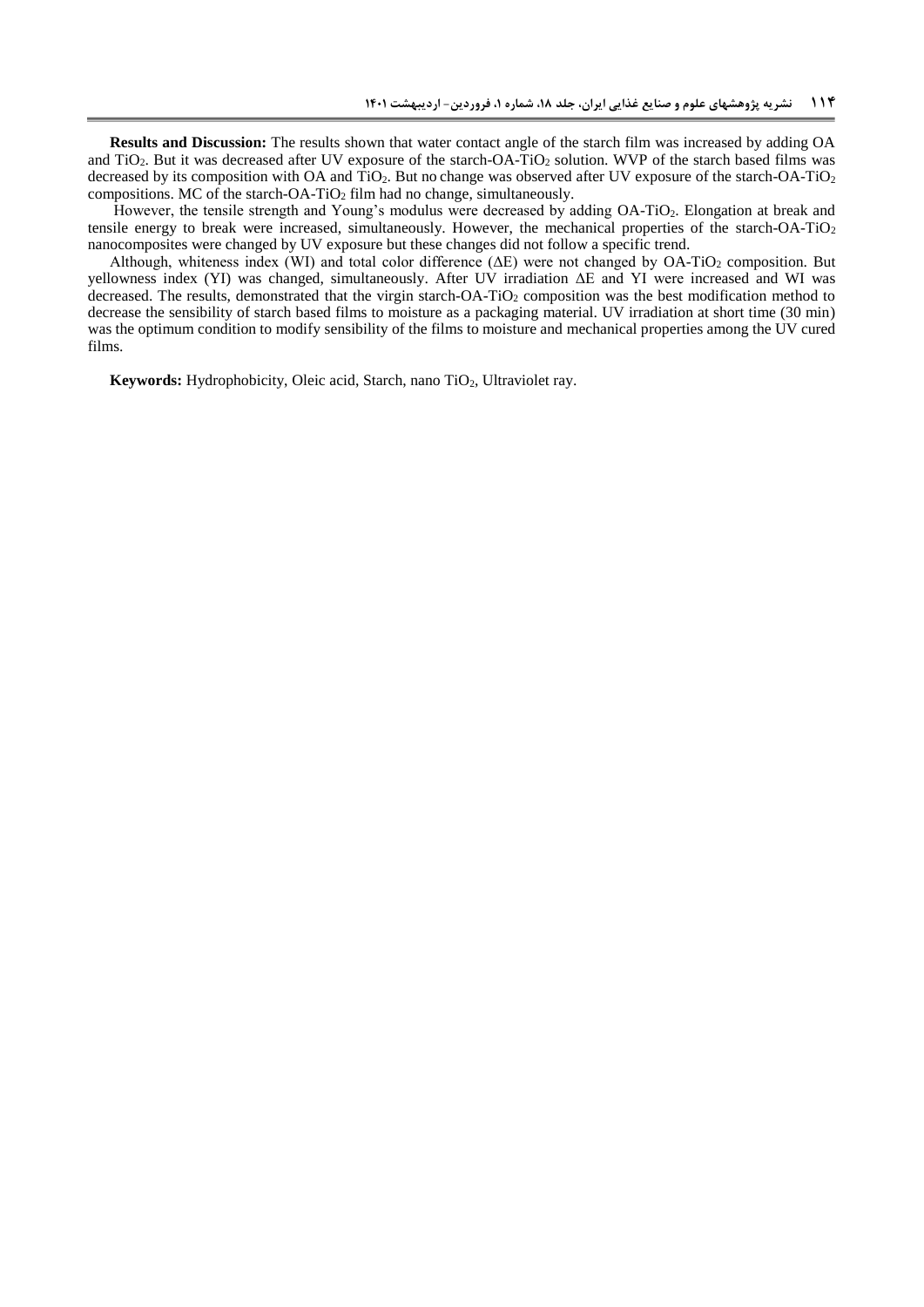

# **مقاله علمی-پژوهشی**

**اصالح کامپوزیت نشاسته-اسید اولئیک با استفاده از روش اصالح نوری تشدیدیافته به کمک نانو دیاکسید تیتانیوم: بررسی خصوصیات کاربردی در بستهبندی مواد غذایی**

**- حمید جهانگیر اصفهانی <sup>1</sup> رحمت اله پورعطا - ایمان شهابی قهفرخی <sup>2</sup> \*3** تاریخ دریافت: 6911/70/61 تاریخ پذیرش: 6911/67/70

#### **چکیده**

در میان پلیمرهای زیستتخریبپذیر، استفاده از نشاسته به علت قیمت ارزان و دسترسی آسان از اهمیت بهسزایی برخوردار است، اما به علت مقاومت کم و آبدوستی زیاد در این بیوپلیمر، هنوز استفاده از آن در صنعت بستهبندی عملیاتی نشده است. هدف از این پژوهش، اصالح ویژگیهای آبدوستی و مکانیکی فیلم نشاسته با استفاده همزمان از اسید اولئیک، نانو دی|کسید تیتانیوم (TiO2) و پرتو فرابنفش (UV-C) بود. در این پژوهش، محلول نشاسته– اسیداولئیک-  $\rm TiO_2$ تهیه؛ و بهمنظور بهبود خصوصیات کاربردی آن، این محلول در بازههای زمانی (صفر، ۳۰، ۶۰ و ۹۰ دقیقه) توسط پرتو UV-C اصلاح گردید، سپس فیلم آن به روش قالبگیری محلول تهیه شد. جهت بررسی خصوصیات کاربردی فیلم در بستهبندی مواد غذایی ضخامت، مقاومت مکانیکی، زاویه تماس، نفوذپذیری نسبت به بخارآب، جذب رطوبت، محتوای رطوبت و حاللیت فیلمها مورد بررسی قرار گرفتند. آزمونها در قالب طرح کامال تصادفی اجرا، و نتایج آن به روش دانکن مورد مقایسه قرار گرفتند. نتایج نشان دادند، که با افزودن اسید اولئیک و 2TiO به محلول نشاسته، زاویه تماس بهطور قابلمالحظهای از 26/60 به 03/03 درجه افزایش و نفوذپذیری نسبت به بخارآب و جذب رطوبت فیلمهای نشاستهای کاهش مییابد. در مطالعه خواص مکانیکی نیز مشاهده شد که با افزودن اسید اولئیک و 2TiO، مقاومت کششی و الاستیسیته کاهش و کششپذیری و انرژی کششی تا لحظه پاره شدن افزایش یافته است. با اعمال پرتودهی در بازه زمانی کوتاهمدت (۳۰ دقیقه)، تمامی پارامترهای مربوط به خواص مکانیکی افزایش، و حاللیت به آب و جذب رطوبت فیلمهای نشاستهای کاهش یافتند. بهنظر میرسید، استفاده همزمان از C-UV و 2TiO باعث بهبود اثر پرتو C-UV جهت ایجاد اتصاالت عرضی در ماتریس بیوپلیمر به صورت نشاسته- نشاسته و نشاسته- اسید اولئیک شود؛ با این حال، استفاده از 2TiO باعث تشدید اثر پرتوی C-UV و تسریع تغییرات آن در بازه زمانی کوتاهتری )03 دقیقه( شد. بهطور کلی بهمنظور بهبود خاصیت آبگریزی وخواص مکانیکی فیلم نشاسته، استفاده از اسید اولئیک و 2TiO بهصورت توأم بهترین نتایج این پژوهش را در برداشته است. از این رو یک گام رو به جلو برای استفاده صنعتی از نشاسته در بستهبندی مواد غذایی به حساب میآید.

**واژههای کلیدی:** آبگریزی، اسید اولئیک، نشاسته، نانو 2TiO، UV

#### <span id="page-2-0"></span>**مقدمه**

امروزه استفاده از پالستیکهای سنتتیک در صنعت بستهبندی مشکالت زیادی از جمله: آلودگی محیط زیست، عدم تجزیه سریع و مصرف آنها توسط جانداران مختلف را به دنبال داشته است. از این رو، صنعت بستهبندی به دنبال راهکارهای مؤثری جهت جایگزین کردن پلیمرهای طبیعی و زیستتخریبپذیر بهجای پلیمرهای نفتی است )[2008 .,al et Ghanbarzadeh](#page-2-0)). در تحقیقات گستردهای از بیوپلیمرهایی همچون: کیتوزان )2010 *.,al et* [Vargas](#page-14-0))، پروتئین [Hassannia et](#page-12-0) ( پنیر آب پروتئین ،([Gennadios](#page-13-0) *et al.,* 1998( سویا [2015 .,al](#page-12-0) )و کربوکسی متیل سلولز )2009 *.*,*al et* Ghanbarzadeh) در تهیه پلیمرهای زیست تخریبپذیر استفاده شده است. قابل ذکر

است، که در میان این بیوپلیمرها، استفاده از مادهای که از لحاظ اقتصادی مقرون به صرفه و دسترسی به آن آسانتر باشد، از اهمیت باالتری برخوردار است. )2004 .,*al et* [Ozdemir](#page-14-1)). نشاسته یکی از ارزانترین و در دسترسترین مواد موجود در طبیعت است، که به وفور یافت میشود. نشاسته بهدلیل قابلیت تشکیل فیلم، زیستتخریبپذیری و قابلیت تجدیدپذیری در طبیعت، از اهمیت خاصی برخوردار است )[2018 .,al et Esfahani-Jahangir](#page-12-1))، اما به علت ماهیت آبدوستی باال و مقاومت مکانیکی ضعیف، کمتر در بستهبندی مواد غذایی مورد [Jamal Abadi](#page-13-1) *et al*., 2015; [Linthorst,](#page-14-2) ( میگیرد قرار استفاده .)[2010](#page-14-2)

-

<sup>-1</sup> استادیار، گروه شیمی، دانشگاه زنجان، زنجان، ایران.

<sup>6</sup> و -0 بهترتیب دانشآموخته کارشناسی ارشد و استادیار، گروه علوم و صنایع غذایی، فناوری مواد غذایی، دانشگاه زنجان، زنجان، ایران.

<sup>)</sup> [i.shahabi@znu.ac.ir](mailto:i.shahabi@znu.ac.ir) :مسئول نویسنده ایمیل)\* DOI: [10.22067/IFSTRJ.2021.40178.0](https://dx.doi.org/10.22067/ifstrj.2021.40178.0)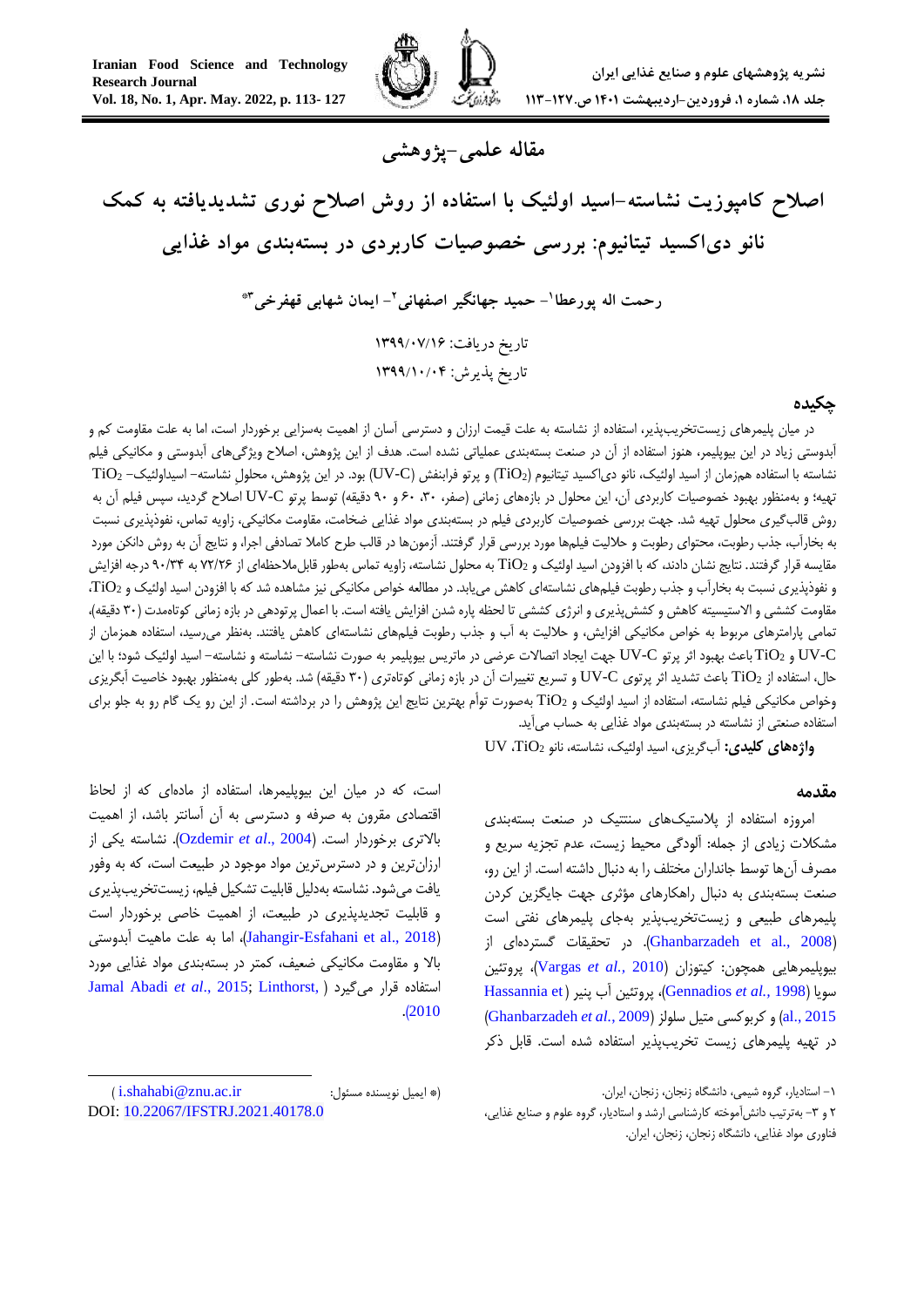روغنها و اسیدهای چرب به دلیل ماهیت آبگریزی باال، موجب افزایش ماهیت آبگریزی فیلمهای نشاستهای میشوند )2011 *.,al et* [Ghanbarzadeh](#page-2-0)). در این روش، امولسیون نشاسته با اسید چرب ساخته میشود. به این ترتیب اسید چرب در ماتریس پلیمر قرار گرفته و با ایجاد اتصاالت عرضی، نفوذپذیری نسبت به بخارِآب در پلیمر کاهش مییابد (Slavutsky et al., 2015)

پرتو C-UV، به علت طولموج کوتاه و بسامد زیاد، پرانرژیترین نوع پرتو فرابنفش محسوب میشود و قدرت تخریبی آن باالتر است )2014 .,*al et* [Kovacs](#page-13-2)). با تابش این پرتو به محلول نشاسته، به علت ایجاد رادیکالهای آزاد و تغییر پیوندها، ویژگیهای پیکری زنجیره نشاسته تغییر میکند که در نتیجه این تغییرات، خواص فیزیکی و شیمیایی فیلم نشاسته تا حدودی بهبود مییابد [\)](#page-7-0) *.,al et* [Goudarzi](#page-7-0) .)[2017;](#page-7-0) [Campos](#page-13-3) *et al.*, 2012

دی|کسید تیتانیوم (TiO2)، نوعی اکسید فلزی خنثی و نیمههادی است، که به دلیل سمیت کم، پایداری باال، سازگاری زیستی فوقالعاده و واکنشپذیری نوری، جایگاه ویژهای در صنعت شیمی و پلیمر پیدا کرده است )[2013 .,](#page-13-4)*al et* Li). 2TiO معموالً در مقیاس نانومتری استفاده میشود. این ویژگی  $\rm TiO_2$  سبب شده تا با افزایش نسبت سطح به حجم، میزان فصل مشترک بین سطح نانوذره و ماتریس پلیمر افزایش یابد، بهاینترتیب تخلخل و فضای خالی بین پلیمری، با نانو ذرات پرمیشود و مسیری غیرمستقیم برای عبور مولکولهای آب ایجاد میشود )[2007](#page-13-5) *.*,*al et* Li). <sup>2</sup>TiOدارای دو باند ظرفیت )پر از الکترون( و هدایت )خالی از الکترون( است. بین این دو باند فاصله خاصی قرار دارد، که تحت تابش پرتو C-UV با طولموج کمتر از 082 نانومتر، الکترونهای موجود در لایه ظرفیت  $\overline{\text{TiO}}_2$  برانگیختهشده و به لایه هدایت منتقل میشوند؛ این حالت بسیار ناپایدار و فعال برای تصحسوب میشود (Linsebigler, 1995). طی برانگیخته شدن $\rm TiO_2$ الکترونها، در الیه ظرفیت حفرههای خالی ایجاد شده که پس از واکنش با آب، موجب تولید رادیکالهای آزاد میشوند، به این ترتیب اگر ترکیبی در مجاورت 2TiO باشد، امکان بروز واکنشهای اکسیداسیون و احیاء در آن ترکیب فراهم میگردد )[2011](#page-13-7) *.*,*al et* Li).

اخیراً پژوهشهای متعددی در مورد اصالح نشاسته انجام شده است [Goudarzi](#page-7-0) *et al.*, 2018; [Almasi](#page-12-2) *et al*., 2009; [Kim](#page-13-8) *et* [\(](#page-7-0) [2018 ,Ghahfarrokhi Shahabi](#page-14-4)[;](#page-13-8)[2008](#page-13-8) *.*,*al*). آنچه که باعث جلب توجه بیشتر به این روشهای اصالحی میشود، سهلالوصول بودن، اقتصادی بودن و سرعت باالی این روشها در کنار کارایی مطلوب آنها است. اگرچه قبال تأثیر پرتوی فرابنفش )[2017 .,](#page-7-0)*al et* و ([Jahangir-Esfahani et al., 2020](#page-12-1))، اسید اولئیک (Jahangir-Esfahani et al., 2020 <sup>2</sup>TiO( [2013 .,](#page-13-4)*al et* Li )بهصورت جداگانه و در اصالح بیوپلیمرهای مشابه مورد بررسی قرارگرفته است، ولی بهنظر میرسد، استفاده از چند

روش مؤثر و بهطور همزمان، تأثیر بهسزایی در اصالح ویژگی آبدوستی بیوپلیمر نشاسته داشته باشد. در این پژوهش سعی شد تا تأثیر استفاده از <sup>2</sup>TiO، پرتو فرابنفش و اسید اولئیک بهطور همزمان، در اصالح ساختار نشاسته و بهبود ویژگی آبدوستی آن مورد بررسی قرار گیرد.

# **مواد و روشها**

نشاسته ذرت )11-10 درصد رطوبت( از شرکت زرین ذرت شاهرود تهیه شد. اسید اولئیک، امولسیفایر توئین ،83 نیترات منیزیم و گلیسرول از شرکت مرک )آلمان( و 2TiO از شرکت نانوشِل )آمریکا( خریداری شد. کلرید سدیم و کلرید کلسیم نیز از شرکت دکتر مجللی (ایران) تهیه شد. برای واکنشهای پلیمریزاسیون نوری از المپ فرابنفش ساخت شرکت فیلیپس )هلند( و در محدوده فرابنفش نوع C با توان 8 وات استفاده شد.

#### **تهیه فیلم نشاسته**

سوسپانسیون 5 درصد وزنی- وزنی نشاسته ذرت در آب مقطر تهیه شد. این محلول طی مخلوط شدن توسط همزن مغناطیسی به مدت 15 دقیقه در دمای ᵒC85 تحت حرارت قرار گرفت. پس از ژالتینه شدن نشاسته، جهت خروج حبابهای هوا و سرد شدن آن، سوسپانسیون نشاسته در حالت سکون قرار گرفت. سپس مقدار 33 درصد )وزنی- وزنی بر پایه وزن خشک نشاسته( گلیسرول بهعنوان نرمکننده به سوسپانسیون ژالتینه افزوده شد. جهت پخش کامل نرمکننده، محلول حاصل به مدت 13 دقیقه تحت فرآیند هم زدن قرار گرفت ) [Goudarzi](#page-7-0) .)*et al.*[, 2018](#page-7-0)

# **آمادهسازی امولسیون اسید اولئیک**

اسید اولئیک به میزان %1 نسبت به وزن خشک نشاسته و توئین ۸۰ (امولسیفایر) به میزان ۱۰٪ نسبت به وزن اسید اولئیک با یکدیگر مخلوط شدند )[2008 .,al et Ghanbarzadeh](#page-2-0)). جهت اتصال امولسیفایر با اسید چرب، ترکیب حاصل به مدت 13 دقیقه در دمای ᵒC53 توسط همزن مغناطیسی همگن شد. چون اسیدچرب غیرقطبی و محلول نشاسته قطبی میباشد، امتزاج اسید چرب با این محلول دشوار است. بهمنظور تشکیل امولسیون نشاسته- اسید اولئیک، مقدار 13 گرم آب مقطر به مخلوط اسید اولئیک- امولسیفایر افزوده شد و ترکیب حاصل به مدت 2 دقیقه توسط هموژنایزر اولتراسونیک ) Probe گردید یکنواخت( Ultrasonic processor- Dr Hielscher .)[Jahangir-Esfahani et al., 2018](#page-12-1)(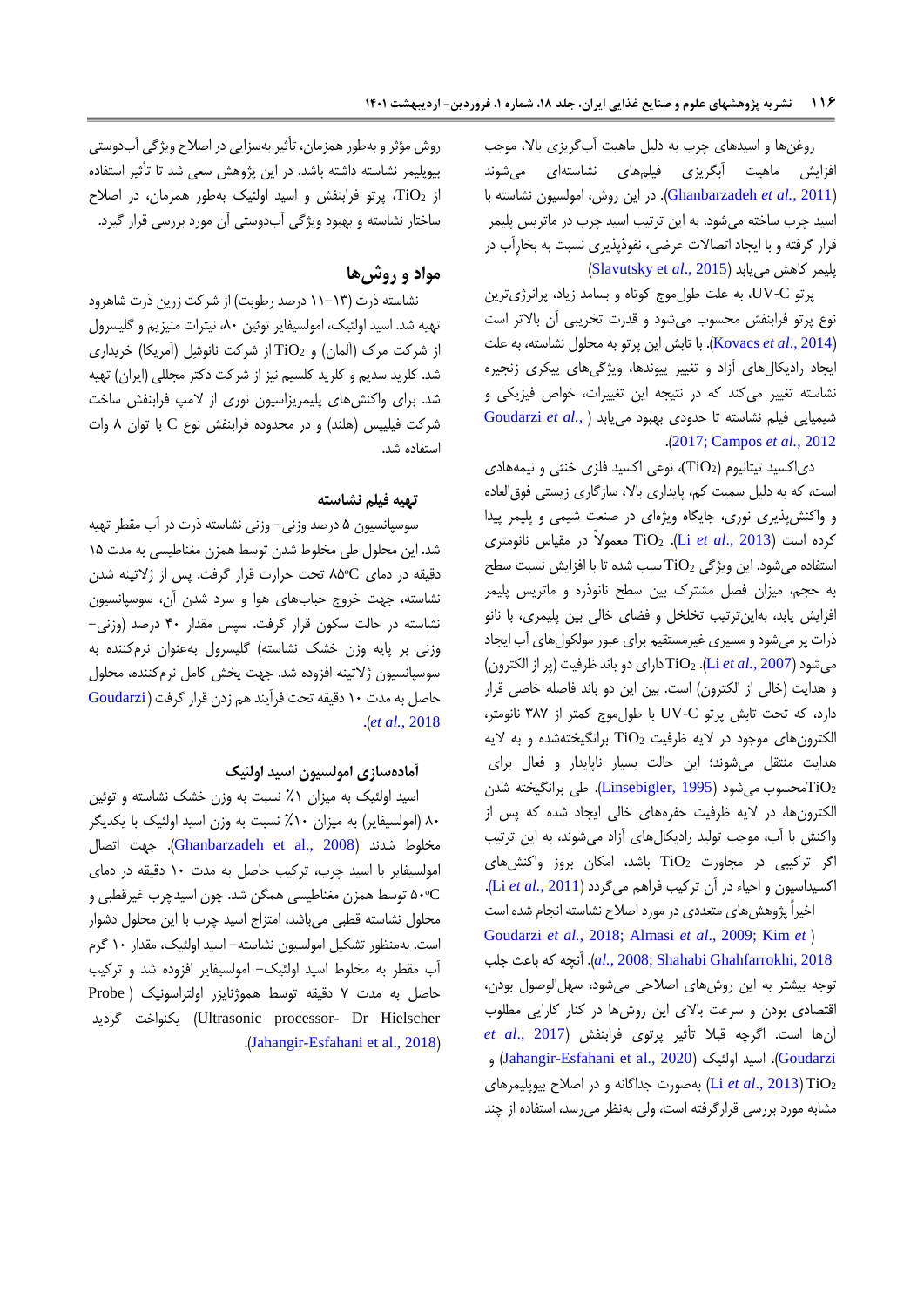## **آمادهسازی سوسپانسیون نانو دیاکسید تیتانیوم**

مقدار ۲٪ از پودر TiO2 (نسبت به ماده خشک نشاسته) به ۵۰ میلیلیتر آب مقطر افزوده شد. جهت پخش کامل نانو ذرات، سوسپانسیون حاصل به مدت 03 دقیقه توسط هموژنایزر اولتراسونیک .)[Goudarzi](#page-7-0) *et al.*, 2018( گردید یکنواخت

# **تهیه بیونانوکامپوزیت نشاسته-اسید اولئیک-نانو دیاکسید تیتانیوم**

برای تولید این بیونانوکامپوزیت پس از ژالتینه شدن نشاسته و افزودن نرمکننده، ابتدا دوغاب همگنشده <sup>2</sup>TiO به آرامی به محلول ژالتینه نشاسته اضافه و به مدت 13 دقیقه توسط همزن مغناطیسی همزده شد؛ سپس امولسیون اسید اولئیک به این مخلوط اضافه گردید. جهت پخش یکنواخت اسید اولئیک و 2TiO در محلول نانوکامپوزیت و جلوگیری از تودهای شدن آنها، محلول حاصل به مدت 13 دقیقه نیز همزده شد سپس محلول مورد نظر به مدت 5 دقیقه تحت فرآیند [Goudarzi](#page-7-0) *et al.*[,](#page-7-0) ،Oleyaei [et al., 2015](#page-13-9) [\(](#page-13-9) گرفت قرار اولتراسونیک .)[2018](#page-7-0)

### **اصالح نوری محلول فیلمسازی**

پس از تهیه محلول فیلمسازی نانوکامپوزیت نشاسته بر پایه امولسیون اسید اولئیک و نانو دیاکسید تیتانیوم، این محلول در بازه

زمانی صفر، ،03 03 و 03 دقیقه تحت پرتوی C-UV و در فاصله پنج سانتیمتری از المپها قرار گرفت. سپس مقدار 30 گرم از هر محلول در پتریدیشهای پالستیکی با قطر 15 سانتیمتر ریخته شد. سرانجام نمونهها به مدت 38 ساعت در دمای محیط خشک شدند. پس از جدا کردن فیلمها از پلیت و قبل از انجام تمامی آزمونها، فیلمها با استفاده از محلول اشباع نیترات منیزیم در رطوبت نسبی 53-55 درصد و در دمای محیط به مدت حداقل 38 ساعت درون دسیکاتور مشروط شدند .)[Jahangir-Esfahani et al., 2018;](#page-12-1) [Goudarzi et al., 2017;](#page-13-10)[\(](#page-12-1)

# **اندازهگیری ضخامت فیلمها**

ضخامت فیلمها بهوسیله یک میکرومتر دستی با دقت mm 3/31 در 5 نقطه تصادفی اندازهگیری شدند و میانگین اعداد بهدستآمده در محاسبات برخی آزمونها مورد استفاده قرار گرفتند.

# **آزمون طیفسنجی مادون قرمز )FTIR)**

برای ارزیابی تغییرات ایجاد شده در استخالفهای شیمایی فیلمها، از دستگاه طیفسنجی مادون قرمز در دمای اتاق استفاده شد. بداینترتیب فیلمهای پودر شده با پودر KBr بهصورت قرص درآمده و در محدوده عدد موج ۴۰۰۰ $\cdot$ ۳۰۰۰ تا ۴۰۰ ${\rm cm}^{-1}$  و وضوح ۴ cm $^{-1}$  مورد .([Jahangir-Esfahani et al., 2018](#page-12-1)).



**شکل -1 نحوه اندازهگیری زاویه تماس فیلمها با استفاده از نرمافزار j Image Fig. 1 Contact angle measurement of the films by Image j software.**

مقطر با حجم ۵ میکرو لیتر، بر روی سطح پلیمر قرار داده شد. بلافاصله با استفاده از یک دوربین با بزرگنمایی 63 تا 633 برابر و قدرت تفکیک 033×383 پیکسل )2111 AM -Light-Dino، تایوان( و همزمان با

<span id="page-4-0"></span>**1 اندازهگیری زاویه تماس** 6 بهمنظور اندازهگیری زاویه تماس فیلمها، از روش قطره چسبنده استفاده شد. در این روش با استفاده از یک میکروسرنگ، یک قطره آب

2 Sessile drop

-

1 Contact angle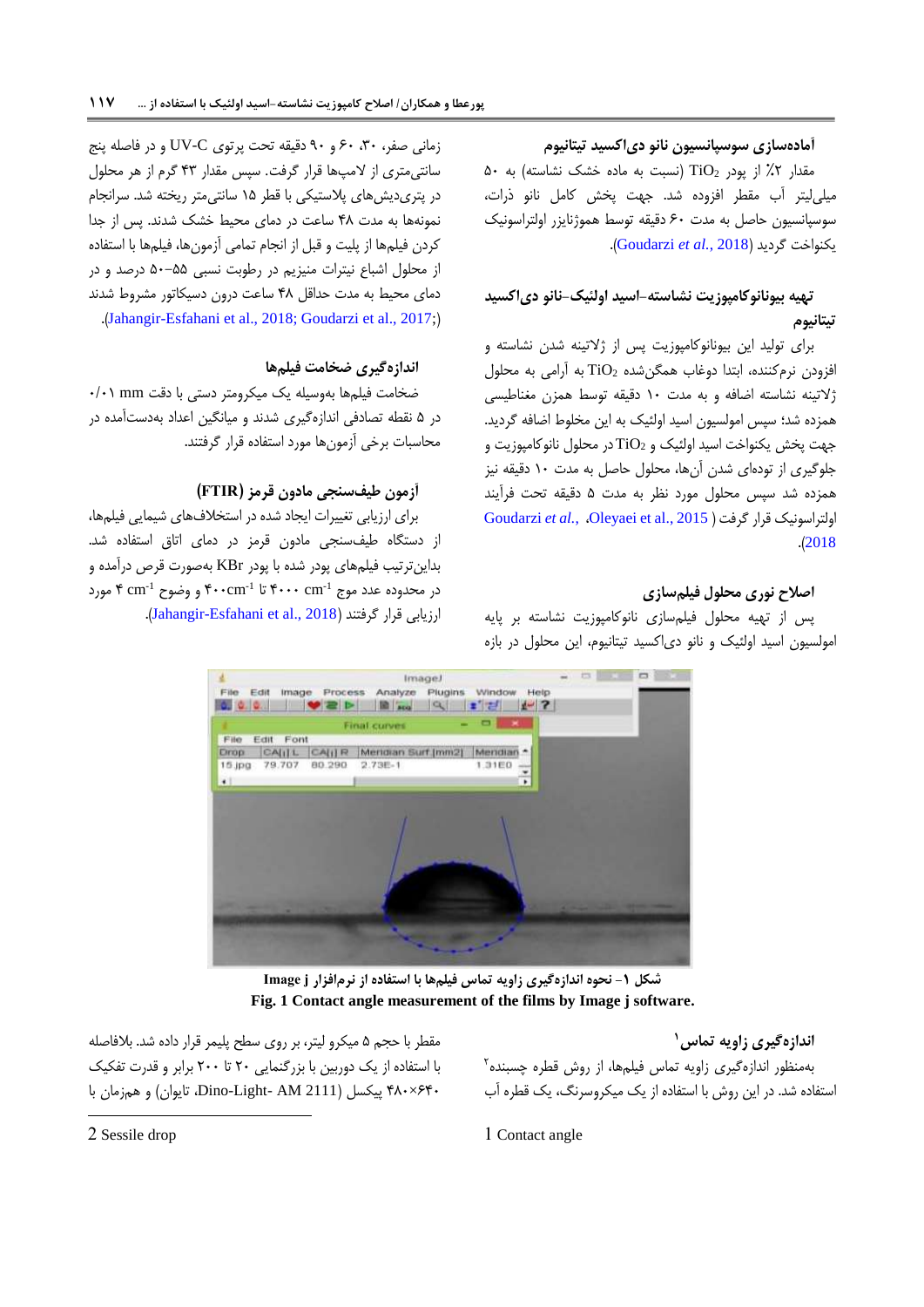تابش نور مستقیم از سمت مقابل دوربین به قطره آب، تصویر قطره آب تهیه شد )2018 .,*al et* [,Ghahfarrokhi-Shahabi](#page-14-4)). همانطور که در [شکل 1](#page-4-0) نشان داده شده است؛ زاویه بین سطح پلیمر و قطره آب توسط [Goudarzi](#page-7-0) *et* [\(](#page-7-0) شد اندازهگیری( Java 1.6.0\_05( Image J نرمافزار [2017 .,](#page-7-0)*al*). در صورتیکه زاویه تماس بین سطح جامد و قطره آب کمتر از 03 درجه باشد، آن سطح آبدوست است و در صورتیکه این زاویه بیشتر از 03 درجه باشد، آن سطح آبگریز میباشد؛ زیرا هرچه زاویه تماس بین مایع و سطح جامد بیشتر شود، تمایل گروههای آبدوست پلیمر به برقراری پیوند با آب کاهش می یابد ( Jahangir-Esfahani .)[et al., 2018](#page-12-1)

**1 آزمون نفوذپذیری نسبت به بخارآب )WVP)**

برای محاسبه میزان تبادل مولکولهای آب از دو سطح پلیمر، از آزمون WVP مطابق روش 96-95E ASTM استفاده شد. برای انجام این آزمون، از فنجانکهایی با قطر دهانه mm 10 و ارتفاع mm 35 استفاده شد. درون فنجانکها کلرید کلسیم خشک )جهت ایجاد رطوبت نسبی صفر درصد) ریخته شد. فیلمها به اندازه دهانه فنجانکها بهصورت گرد بریده شده و در قسمت درپوش فنجانکها بهوسیله چسب دوطرفه چسبانده شدند. فنجانکها با تمام محتویاتشان بهوسیله ترازوی دیجیتال با دقت 3/3331 گرم )Precise - Gravimetric Precise سوئیس) توزین شده، سپس درون دسیکاتور حاوی محلول اشباع - AG کلرور سدیم )ایجاد رطوبت %25 در دمای ᵒC65 )قرار گرفتند. بدین ترتیب اختالف فشار بخارآب 1250/55 پاسکال در دو سمت فیلم ایجاد شد )[2015 .,al et Hassannia](#page-12-0)). طی دو روز و در بازههای زمانی خاص، فنجانکها توسط ترازو با دقت g 3/3331 توزین شدند. آنگاه نمودار افزایش وزن آنها نسبت به زمان رسم شد. با استفاده از رابطههای ۱ و ۲ بهترتیب آهنگ عبور بخارآب (WVTR۲) و نفوذپذیری به بخارآب (WVP) محاسبه شدند (Goudarzi et al., 2017).

$$
WVTR = \frac{S}{A}
$$
 (1)

$$
WVP = \frac{WVTR \times X}{\Delta P}
$$
 (7)

که در اینجا S بیانگر شیب افزایش وزن فنجانکها در برابر زمان، نشان دهنده مساحت سطح دهانه فنجانک،  $\rm X$  نشان دهنده ضخامت  $\rm A$ فیلم و  $\Delta \rm P$  بیانگر اختلاف فشار در دو طرف فنجانک که معادل 1250/55 پاسکال است.

1 Water vapor permeability (WVP)

2 Water Vapor Transfer Rate (WVTR)

**3 آزمون جذب رطوبت**

آزمون اندازهگیری جذب رطوبت بر اساس اختالف وزن نمونهها قبل و بعد از مشروط سازی در رطوبت نسبی 53-55 درصد تعیین شد. 2 برای انجام این آزمون قطعات cm 6×6 از فیلمها در دسیکاتور حاوی کلرور کلسیم (رطوبت صفر درصد) تا رسیدن به وزن ثابت (m1) خشک شدند. برای جذب رطوبت، فیلمهای خشک شده، در دسیکاتور حاوی محلول اشباع نیترات منیزیم جهت فراهم کردن رطوبت )53-55 درصد) تا رسیدن به وزن ثابت (m2)، نگهداری شدند. با توجه به اختلاف وزن فیلمها، میزان جذب آب نمونهها )MA )به کمک رابطه 0 محاسبه .)[Almasi](#page-12-2) *et al*, 2009( شد

$$
MA = \frac{m_2 - m_1}{m_1} \times 100
$$
 (7)

# **4 اندازهگیری محتوای رطوبت**

محتوای رطوبت )MC )نمونهها در سه تکرار و بر اساس مقدار افت وزن نمونه مشخصی از فیلم طی خشککردن در آون آزمایشگاهی )-85M.K، پارس آزما، ایران( در دمای ᵒC135 به کمک رابطه 3 اندازهگیری شد.

$$
MC = \frac{W_1 - W_2}{W_1} \times 100
$$
 (5)

که در این رابطه 1W وزن اولیه نمونه و 2W وزن نمونه بعد از خشککردن است.

#### **اندازهگیری حاللیت فیلمها**

قطعات  ${\rm cm^2}$  ۲×۲ از هر فیلم در دمای  ${\rm C}$ ۱۰۵ تا رسیدن به وزن ثابت )3m )خشک شدند. فیلمهای خشک شده در ml 53 آب مقطر غوطهور و به مدت ۶ ساعت در دمای ۲۵۰ بهآرامی هم زده شدند.  $(m_4)$  سپس باقیمانده فیلمها در دمای  $\rm C$ ۰۵° تا رسیدن به وزن ثابت خشک شدند. در نهایت مقدار حاللیت فیلم در آب )SW )با استفاده از رابطه 5 محاسبه شد.

$$
SW = \frac{m_3 - m_4}{m_3} \times 100
$$
 (a)

#### **تعیین خواص مکانیکی فیلمها**

ویژگیهای مکانیکی فیلمهای تهیه شده از طریق آزمونهای کششی با استفاده از یک دستگاه ارزیابی مکانیکی )-5STM، سنتام، ایران) و بر اساس استاندارد ASTM D882 اندازهگیری شدند. به این

1

<sup>3</sup> Moisture absorption

<sup>4</sup> Moisture content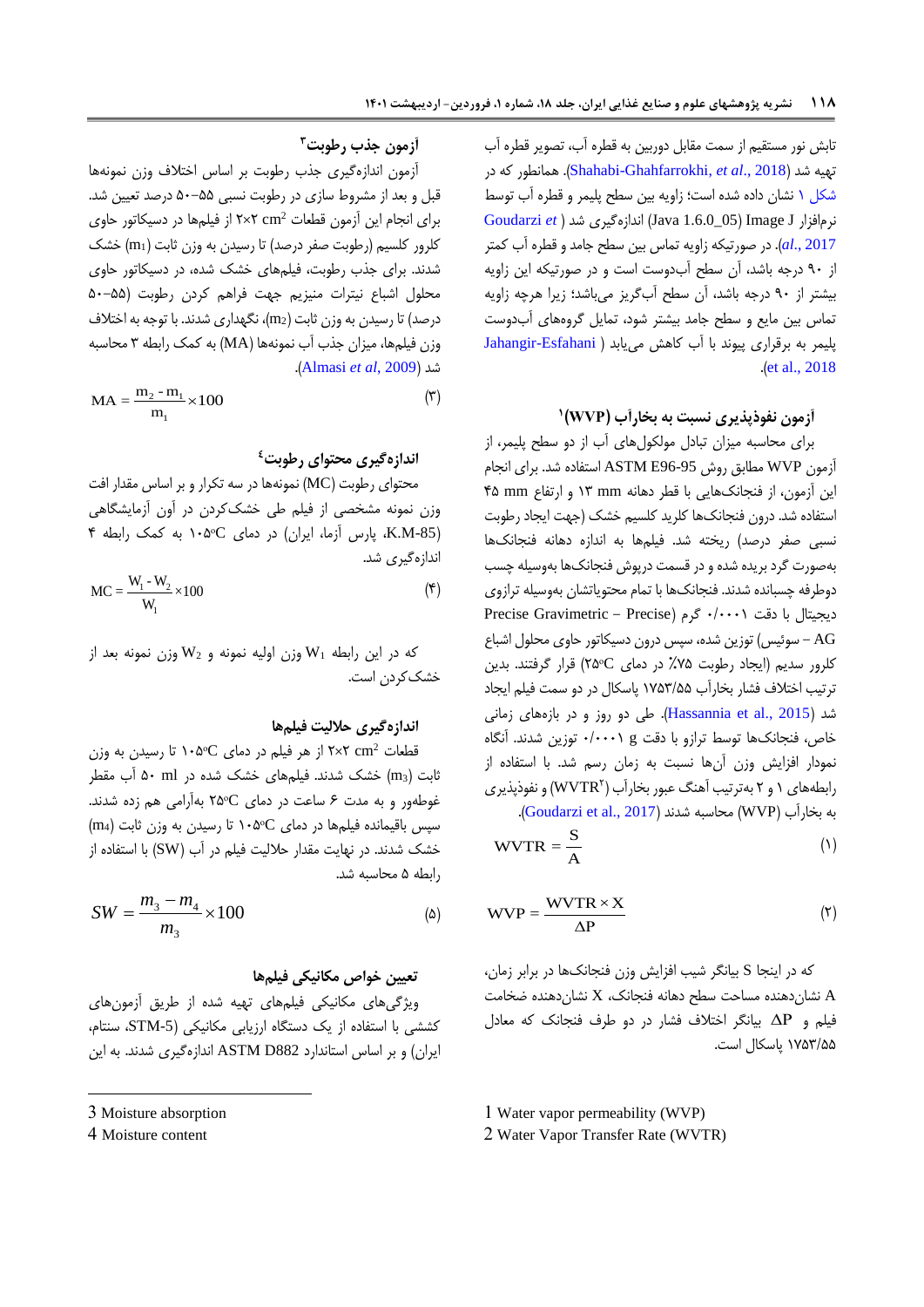منظور هریک از فیلمها به ابعاد mm 133 طول و mm 13 عرض برش داده شدند. نمونهها در دسیکاتور حاوی محلول اشباع نیترات منیزیم با رطوبت نسبی 53-55 درصد به مدت حداقل 38 ساعت مشروط شدند. فاصله بین دو فک دستگاه mm53 و سرعت حرکت فکها min/mm 13 انتخاب شدند.

، درصد ازدیاد طول <sup>1</sup> فاکتورهایی شامل مقاومت کششی )TS) ه مدول یانگ  $\rm{(YM)}$  و انرژی کششی تا لحظه پاره شدن  $\rm{(EB)}$ )TEB( با استفاده از روابط 0تا 0 تا **source Reference! Error** <sup>3</sup> **.found not**بهدست آمدند.

$$
TS = \frac{F_{\text{Max}}}{A_{\text{Min}}} \tag{5}
$$

$$
EB = \frac{L_{\text{Max}}}{L_0} \times 100 \tag{V}
$$

$$
YM = \frac{\text{stress}}{\text{strain}} \tag{A}
$$

$$
TEB = A_{\text{Stress-Strain}} \tag{9}
$$

در این روابط، FMax حداکثر نیروی اعمالشده قبل از پاره شدن، AMin حداقل سطح مقطع نمونه، LMax طول نمونه در لحظه پاره شدن، <sup>0</sup>L طول اولیه نمونه، Stress مقدار تنش اعمالشده در محدوده خطی، Strain مقدار کرنش در محدوده خطی و Strain-AStress مساحت سطح زیر نمودار تنش به کرنش است.

#### **طیفسنجی مادون قرمز )FTIR)**

برای ارزیابی تغییرات ایجاد شده در استخالفهای شیمایی فیلمها از دستگاه طیفسنجی FTIRدر دمای اتاق استفاده شد. بدین ترتیب فیلمهای پودر شده با پودر KBr بهصورت قرص درآمده و در محدوده عدد موج ۴۰۰۰cm<sup>-1</sup> تا ۴۰۰cm<sup>-1</sup> و وضوح<sup>1</sup>cm ۴ مورد ارزیابی قرار گرفتند.

#### **ارزیابی رنگ فیلمهای تولیدشده**

بهمنظور تعین پارمترهای رنگی )b ,a ,L )از یک دستگاه رنگسنج RGB-1002,Lutron Electronic Enterprise ( دیجیتال Taiwan.Co )استفاده شد. پس از کالیبره کردن دستگاه از پسزمینه  $L^*,$ ) سفید استاندارد بهعنوان پس زمینه با پارامترهای رنگی استاندارد

- 2 Elongation at break (EB)
- 3 Young's modulus (YM)

(دی (4\*, b\*) استفاده شد. آنگاه اختلاف رنگ کلی (4) اندیس زردی (4\*, b\*)  
و اندیس سفیدی (WI<sup>5</sup>) نیز با استفاده از رابط ۱۰ تا ۱۲ محاسبه شدند.  
1) 
$$
\Delta E = \sqrt{(L^* - L)^2 + (a^* - a)^2 + (b^* - b)^2}
$$

$$
WI = 100 - \sqrt{(100 - L)^2 + a^2 + b^2}
$$
 (1)

$$
YI = \frac{142.86 \text{ b}}{L} \tag{17}
$$

# **تجزیه و تحلیل آماری دادهها**

در این پژوهش، آنالیز دادهها با استفاده از نرمافزار SPSS نسخه 63 انجام شد. تمامی آزمونها با حداقل سه تکرار انجام شد. ابتدا نرمال بودن دادهها با استفاده از آزمون کولموگروف-اسمیرنوف بررسی شد. آنگاه بهمنظور تجزیهوتحلیل دادهها از روش ANOVA یک طرفه در قالب طرح کامالً تصادفی و بهمنظور مقایسه میانگین دادهها، از آزمون دانکن و در سطح احتمال %05 استفاده شد.

### **نتایج و بحث**

### **آزمون طیفسنجی مادون قرمز FTIR**

آزمون FTIR روشی کارآمد برای تشخیص پیوندهای شیمیایی موجود در مواد است، که در این مطالعه برای تشخیص پیوندهای موجود در فیلم نشاسته- اسید اولئیک- دیاکسید تیتانیوم مورد استفاده قرار گرفته است. جذب امواج مادون قرمز توسط یک مولکول، باعث ایجاد حرکات ارتعاشی در پیوندهای آن میشود که اساس و مبنای طیفسنجی مادون قرمز را تشکیل میدهد (Oleyaei et al., 2015). هر مادهای مانند اثرانگشت، طیف مادون قرمز مخصوص به خود را دارد. تقریباً تمامی ترکیباتی که پیوند کوواالنسی دارند، فرکانسهای متفاوتی از پرتو الکترومغناطیس ناحیه مادون قرمز را جذب میکنند [\)](#page-12-1)[-Jahangir](#page-12-1) [2018 .,al et Esfahani](#page-12-1)). [شکل 6](#page-7-1) طیفهای FTIR مربوط به فیلم  $TiO<sub>2</sub>$ نشاسته- اسید اولئیک- $TiO<sub>2</sub>$  و نشاسته- اسید اولئیک اصالح شده با 03 دقیقه C-UV را نشان میدهد. پیک ظاهر شده در  $Ti O_2$  عدد موجی ۳۴۲۰cm<sup>-1</sup> مربوط به کشش گروه O-H در نشاسته و 2TiO است، درحالی که در عدد موجی $\mathrm{C}\text{-}\mathrm{H}$  کشش  $\mathrm{C}\text{-}\mathrm{H}$  مشاهده شد که مربوط به زنجیره هیدروکربنی در نشاسته و اسید اولئیک میباشد )2018 .,*al et* [Ghahfarrokhi-Shahabi](#page-14-4)). پیک ظاهر شده در عدد -1 موجی cm 1033 نیز مربوط به گروههای H-O در ماتریس پلیمر میباشد و پیک مشاهده شده در عدد موجی n۱۵۳ cm<sup>-1</sup> نیز مربوط به

1

6 Whiteness index

<sup>1</sup> Tensile strength (TS)

<sup>4</sup> Tensile energy to break (TEB)

<sup>5</sup> Yellowness index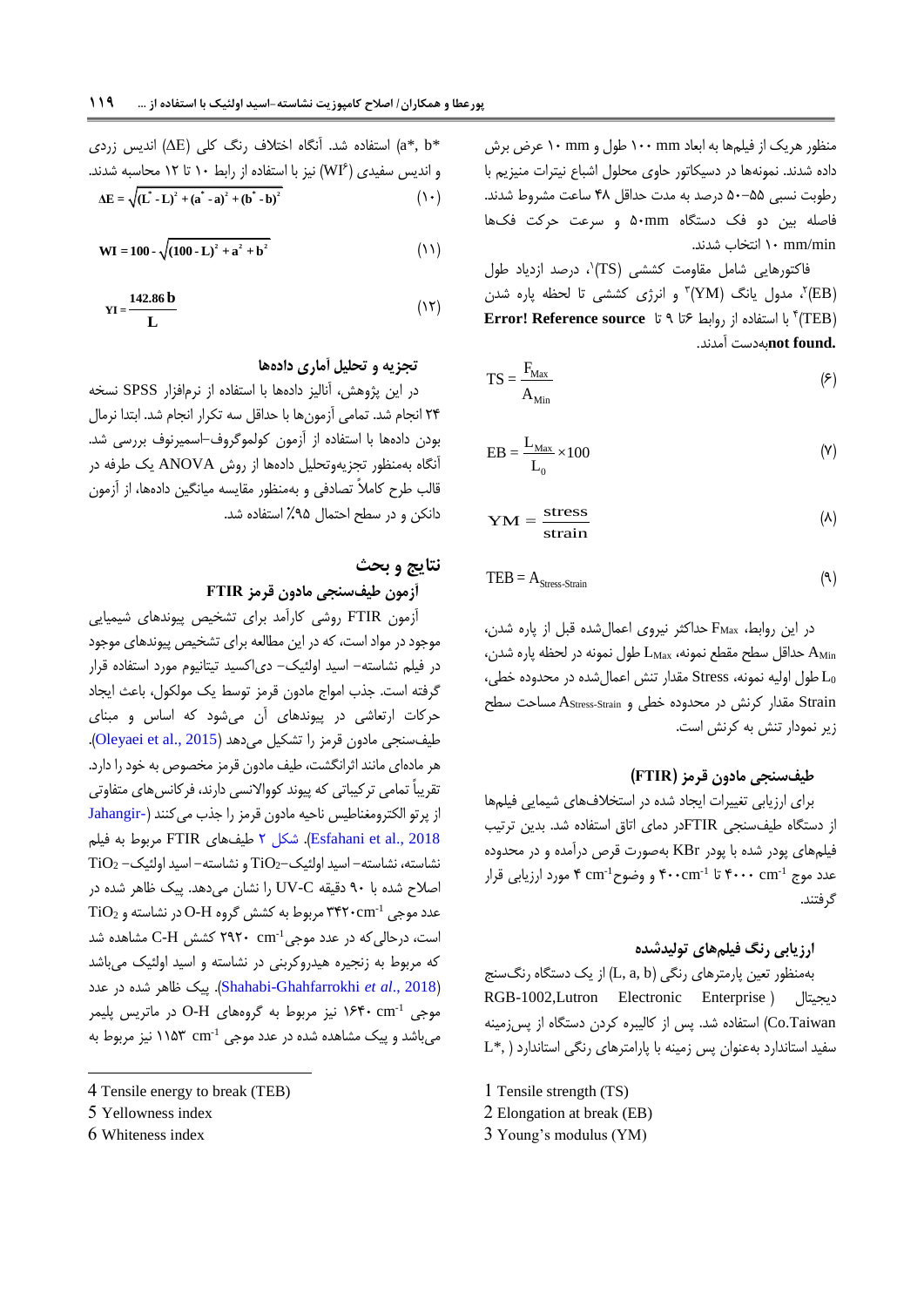<span id="page-7-0"></span>گروه عاملی O-C است)2017 .,*al et* [Goudarzi](#page-7-0))؛ از طرفی پیکهای بلندی که در عدد موجی<sup>1.</sup>N۵ cm ۱۰۲۵ مشاهده میشود شامل گروههای ۵۷۰ cm $^{-1}$  است. پیکهای ظاهر شده در بازه ۵۲۰ تا  $\rm CH_2\text{-}O\text{-}CH_2$ مربوط به نانو ذره TiO2 میباشد (Oleyaei et al., 2015). در فیلم نشاسته با افزودن 2TiO پیکهای بلندتر و با اعمال پرتودهی نیز تغییرات چشمگیری مشاهده شد. به نظر میرسد نانوذره 2TiO تغییرات جزئی در ساختار بیوپلیمر نشاسته ایجاد کرده باشد. بهطورکلی

نتیجهگیری میشود که، با افزودن همزمان اسید اولئیک و 2TiO به نشاسته، به علت درصدهای کم اسید اولئیک (۱٪ نسبت به وزن خشک نشاسته) و نانو دی|کسید تیتانیوم (۲٪ نسبت به وزن خشک نشاسته)،  $( \delta Y \cdot \text{ cm}^{-1} \text{ if } 0 \cdot \text{ if } 0)$ (بازه ۵۲۰ تا  $\delta Y$ ۰ تا  $\infty$ مالحظه شد ولی به دلیل همپوشانی این پیک ها بهوسیله پیکهای دیگر تغییرات چشمگیری در سایر پیکها مشاهده نشد [\)](#page-7-0) [Goudarzi](#page-7-0) .)*et al*[., 2018;](#page-7-0) [Wang](#page-14-5) *et al.,* 2016; Lv *[et al.,](#page-14-6)* 2010



شکل ۲- مقایسه FTIR در فیلمهای نشاسته (Starch)، نشاسته-اسید اولئیک- TiO2 (STO 0) و نشاسته- اسید اولئیک- دیاکسید تیتانیوم **اصالح شده با پرتو فرانفش به مدت 09 دقیقه )90 STO)**

**Fig. 2. FTIR spectrum of starch films, starch-oleic acid-TiO<sup>2</sup> films (STO 0) and modified starch-oleic acid-TiO<sup>2</sup> films for 90 min (STO 90).**

<span id="page-7-1"></span>**زاویه تماس**

تعیین خصوصیات سطحی از طریق اندازهگیری زاویه تماس میتواند یک معیار مناسب جهت تعیین میزان حساسیت به رطوبت باشد. سطوح آبدوست معموال زاویه تماس کمتر از 03 درجه دارند و باعث پهنشدگی قطره آب روی سطح پلیمر میشوند. افزایش زاویه تماس، نشاندهنده افزایش خصوصیات آبگریزی سطح فیلم و افزایش قابلیت کاربرد آن در صنعت بستهبندی میباشد[\)](#page-14-7) 2010 .,*al et* [Sionkowska](#page-14-7) [;2007](#page-13-5) *.*,*al et* Li)؛ به این منظور آزمون زاویه تماس انجام شد و نتایج حاصل در [شکل 6](#page-7-1) نشان داده شده است.

با افزودن  $\overline{1}$  و اسید اولئیک (STO 0)، میزان زاویه تماس فیلم نشاسته افزایش قابلتوجهی داشته است. بهطوریکه این مقدار از 26/60 درجه در فیلم نشاسته خالص به 03/03 درجه برای فیلم نشاسته- اسید اولئیک2-TiO افزایشیافته است. همانطورکه د[ر شکل](#page-4-0) 

[1](#page-4-0) مشاهده میشود، زاویه تماس فیلم نشاسته خالص در زمان اولیه 26/60 است و پس از 03 ثانیه به 51/08 رسیده است. در نانو کامپوزیتهای تولید شده این اختالف زاویه کمتر مشاهده شد بهطوریکه در گروه 0 STO زاویه تماس اولیه 03/03 درجه و پس از 03 ثانیه 85/15 درجه بود. بهنظر میرسد، کاهش اختالف زاویه تماس در زمان اولیه و زمان 03 ثانیه میتواند دلیل خوبی برای افزایش خاصیت آبگریزی فیلم نشاسته باشد )[2018 .,al et Esfahani-Jahangir](#page-12-1)). این امر را میتوان به ماهیت آبگریزی اسید اولئیک و همچنین تشکیل پیوند هیدروژنی بین نشاسته و 2TiO نسبت داد. نتایج مشابهی نیز در مورد تأثیر اسید اولئیک برافزایش زاویه تماس فیلم کیتوزان نیز گزارش شده است )2009 .,*al et* [Vargas](#page-14-0)). [Ghanbarzadeh](#page-2-0) و همکاران )6316(، نیز نتایج مشابهی را در آزمون تأثیر اسید اولئیک بر آبگریزی فیلم کربوکسی متیل سلولز گزارش کردند.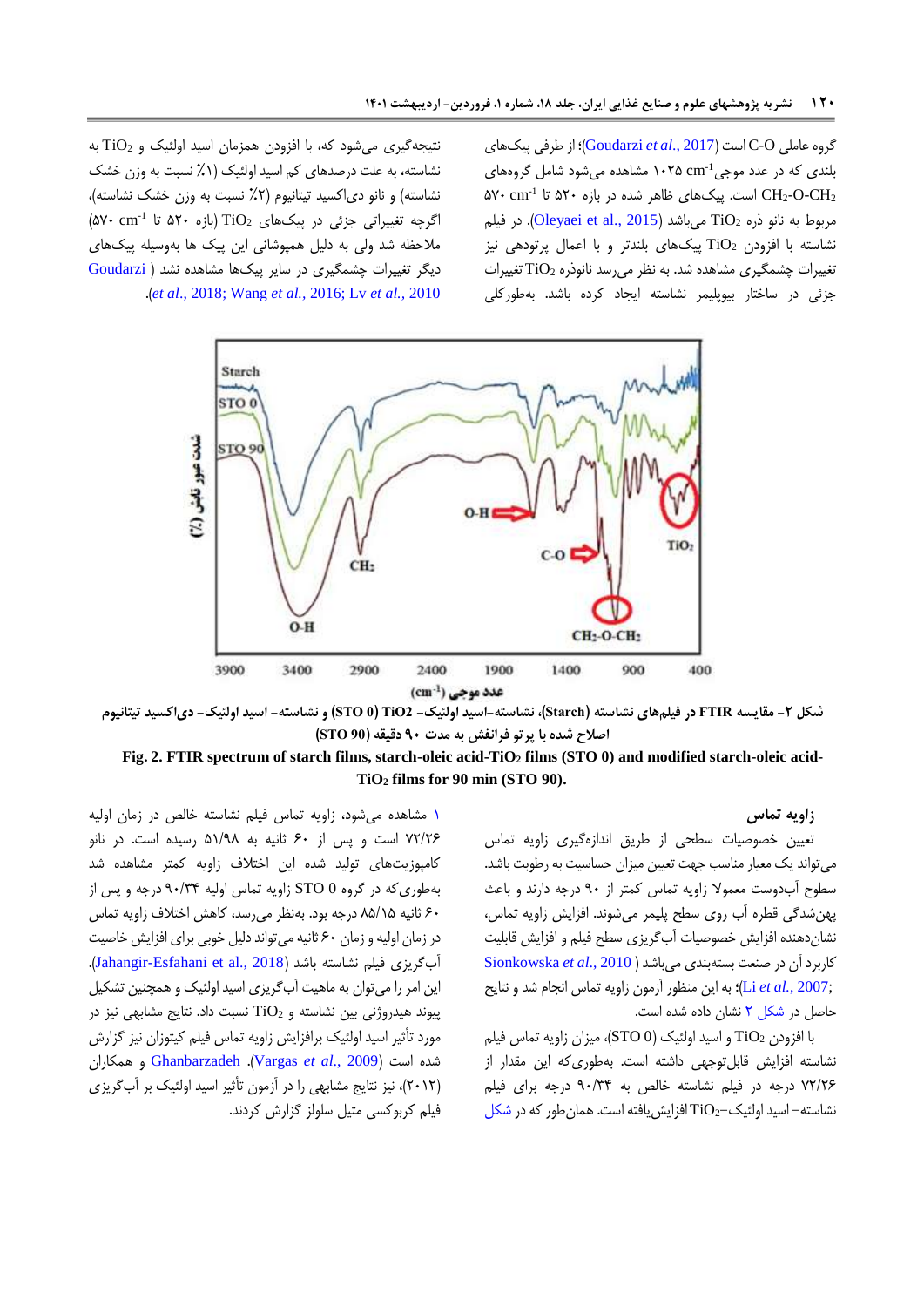

<span id="page-8-0"></span>



<span id="page-8-1"></span>

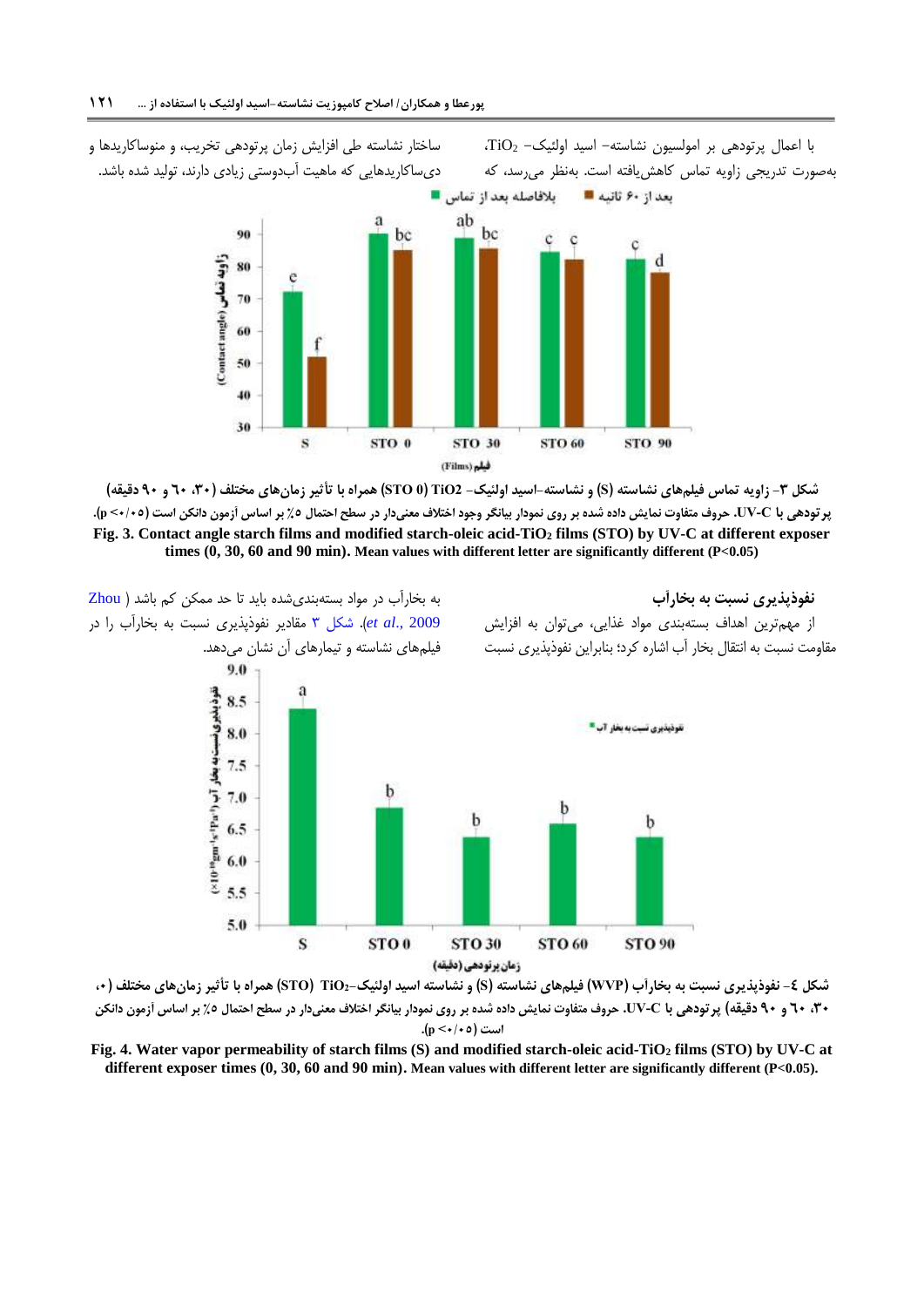همانطور که مالحظه میشود، با افزودن اسید اولئیک و نانوذره به محلول نشاسته، مقدار WVP بهطور قابل توجهی کاهش یافته  $\rm TiO_2$ است. بهنظر میرسد برقراری پیوندهای هیدروژنی بین نشاسته و 2TiO همچنین توزیع گلبولهای اسید اولئیک در ماتریس نشاسته عامل اصلی کاهش WVP بوده است )2011 *.*,*al et* [Ghasemlou](#page-13-11)). بهطورکلی نفوذپذیری نسبت به بخارآب به ویژگی آبدوستی مواد و همچنین وجود حفرات و فضاهای خالی در بین زنجیرههای آن بستگی دارد. پیوندهای بین نشاسته و اسید اولئیک تا حدودی گروههای هیدروکسیل نشاسته را مهار میکند. نانو ذرات TiO2 نیز علاوه بر تشکیل پیوند با گروههای هیدروکسیل نشاسته، بهعنوان یک پرکننده، فضاهای خالی و حفرات موجود در ساختار نشاسته را اشغال می کند، به این ترتیب با ایجاد حالت زیگزاگی و مسیر پرپیچوخم، مسیر عبور مولکولهای آب از دو طرف فیلم نشاسته دچار مشکل میشود )2009 .,*al et* [Almasi](#page-12-2)). همانطور که در [شکل 0](#page-8-0) نشان دادهشده است، با افزایش مدت زمان پرتودهی، مقدار WVP تغییر معنیداری نداشته است. بهنظر میرسد، افزایش زمان پرتودهی محلول نشاسته- اسید اولئیک- <sup>2</sup>TiO تا 03 دقیقه، در کاهش WVP فیلم نشاسته نقش مؤثری نداشته است.

#### **محتوای رطوبت**

همانطور که در [شکل 3](#page-8-1) مشاهده میشود با افزودن اسید اولئیک و نانو دیاکسید تیتانیوم به محلول فیلمساز نشاسته تغییرات معنیداری در محتوای رطوبت فیلم نشاسته ایجاد نشده است. بهنظر میرسد عدم تفاوت معنیدار در کاهش محتوای رطوبت، مربوط به خاصیت روانکنندگی اسید اولئیک، همچنین حضور امولسیفایر توئین 83 است )2013 *[.,al et](#page-13-12)* Fei). با اعمال پرتودهی توسط C-UV و افزایش زمان آن نیز، محتوای رطوبت تغییر معنیداری نداشته است. بهنظر میرسد، زمانهای کوتاه پرتودهی تغییری در محتوای رطوبت موجود در ساختار شبکهای ایجاد نکرده باشد. [Ghahfarrokhi](#page-14-4) Shahabi و Babaei [Ghazvini](#page-14-4)( 6318)، تأثیر زمانهای مختلف پرتودهی توسط C-UV را بر روی فیلم نشاسته- کفیران- دیاکسیدِ روی )ZnO )بررسی کردند. آنها نتیجه گرفتند که زمان C-UV تا بازه 1 ساعت تغییر محسوسی در میزان محتوای رطوبت نمونهها نداشته ولی در بازه زمانی ۶ ساعت و بیشتر از آن محتوای رطوبت فیلمها کاهش یافته است.

#### **جذب رطوبت**

یکی از مشکالت اساسی در استفاده از بیوپلیمرها، تمایل باالی آنها نسبت به جذب رطوبت است. بنابراین ایجاد راهکاری برای افزایش مقاومت بیوپلیمرها نسبت به آب فاکتور مهمی میباشد ) [Tang](#page-14-9) [2008](#page-14-9) *.*,*al et*). همانطور که در [شکل 3](#page-8-1) مشاهده میشود با افزودن اسید اولئیک و نانوذره <sup>2</sup>TiO به محلول نشاسته، میزان جذب رطوبت

فیلم نشاسته کاهش یافته است. این کاهش میتواند به دلیل پراکنش در ماتریس فیلم باشد که بهصورت یک سد فیزیکی عمل نموده  $\rm TiO_2$ و از انتشار مولکولهای آب در کامپوزیت جلوگیری میکند. اما، با اعمال پرتودهی و افزایش زمان تابش، کاهش بیشتری در جذب رطوبت فیلمها مشاهده میشود. بهنظر میرسد، این تغییرات مربوط به توزیع گلبولهای اسید اولئیک در ماتریس پلیمر بوده است، همچنین نانوذره بهعنوان یک ماده پرکننده ایفای نقش مینماید به این ترتیب  $\rm TiO_2$ حجم و فضاهای خالی ساختار فیلم کاهش مییابد ) Ghanbarzadeh 2009 .,*al et*). نتایج حاصل از این آزمون تطابق خوبی با نتایج پیشین دارد. [Ghasemlou](#page-13-11) و همکاران (۲۰۱۱) دریافتند که افزودن اسید اولئیک در غلظتهای باال موجب کاهش جذب رطوبت فیلم کفیران شده است. در تحقیقات پیشازاین نیز، استفاده از پرتوهای یونیزهکننده را بهعنوان عامل مناسبی جهت کاهش جذب رطوبت گزارش کردهاند .([Kim](#page-13-13) *et al.*, 2008)

# **حاللیت در آب**

میزان حاللیت در آب از خواص مهم در تعیین ویژگیهای فیلمهای زیست تخریبپذیر میباشد. لذا ترکیبات مورد استفاده در صنعت بستهبندی مواد غذایی بهمنظور بازداری فساد باید از مقاومت نسبتا خوبی در برابر حاللیت برخوردار باشند) [,](#page-13-4)*al et* [Tang](#page-13-4)201[3](#page-13-4) *[.,al et](#page-13-4)* Li  $\overline{1}$ iO2). با توجه به نتایج ارائه شده در شکل ۴، با افزودن نانوذره 2008. و اسید اولئیک به محلول نشاسته، میزان حاللیت در آب کاهش یافت اما این کاهش معنیدار نبود، سپس با اعمال پرتودهی تا زمان 03 دقیقه توسط C-UV، میزان حاللیت نسبت به تیمار شاهد بهطور معنیداری کاهش یافت، بهنظر میرسد پرتودهی در زمانهای کوتاهمدت، موجب توزیع بهتر گلبولهای اسید اولئیک و 2TiO در ماتریس نشاسته شده است؛ بدین ترتیب گروههای هیدروکسیل نشاسته تا حدودی مهارشده و آبگریزی نشاسته افزایش مییابد. با افزایش زمان پرتودهی حاللیت در آب نیز افزایش یافته است. این افزایش بهدلیل تخریب مناطق آمورف نشاسته و تولید مونو و دیساکاریدها تحت تابش C-UV در زمانهای طوالنیتر در ساختار پلیمر میباشد ) [et Ghahfarrokhi-Shahabi](#page-14-10) [2015 .,al](#page-14-10)). نتایج مشابه با این مطالعه، توسط[Goudarzi](#page-13-10)و همکاران )6312( در بررسی اثر تابش فرابنفش بر محلول نشاسته گزارش شده است. آنها دریافتند که تابش فرابنفش تا 1 ساعت موجب کاهش حاللیت و در بازههای زمانی باالتر موجب افزایش حاللیت فیلمهای نشاستهای شده است. با اینحال [Díaz](#page-13-14) و همکاران (۲۰۱۶) برخلاف نتایج این مطالعه مشاهده کردند که تابش فرابنفش در دوزهای باال باعث کاهش حاللیت فیلمهای پروتئین آبپنیر میشود. آنان تشکیل پیوندهای دیسولفید در ساختار فیلم را دلیل کاهش حاللیت گزارش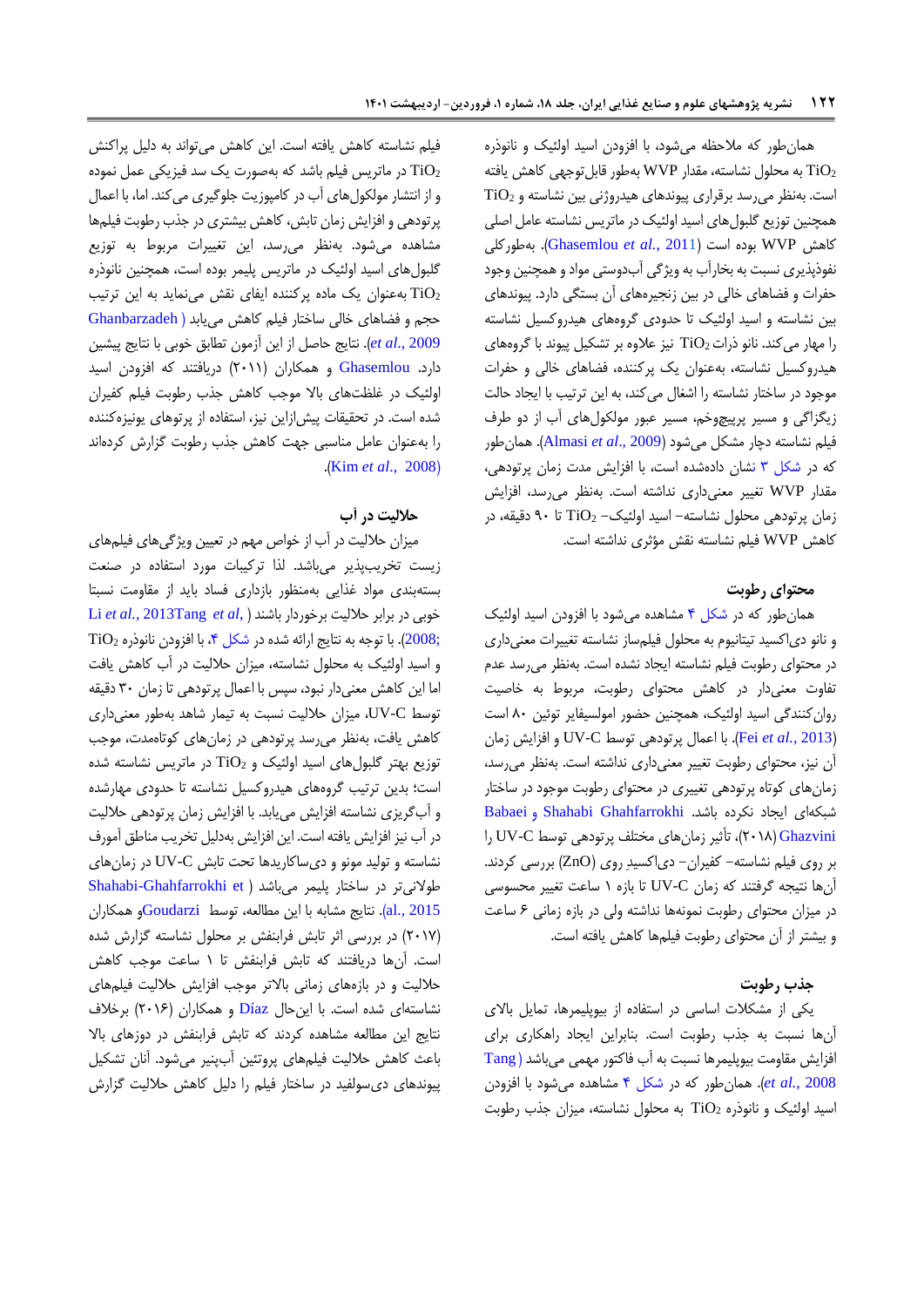کردند. بهنظر میرسد این عدم همخوانی به دلیل تفاوت در نوع بیوپلیمر مورد استفاده باشد.



<span id="page-10-0"></span>نوع فيلم

شکل ٥- حلالیت در آب، جذب رطوبت و محتوای رطوبت، فیلمهای نشاسته (S) و نشاسته- اسید اولئیک - TiO2 (STO) همراه با تأثیر زمانهای مختلف (۰، ۳۰، ۲۰ و ۹۰ دقیقه) پرتودهی با UV-C. حروف متفاوت نمایش داده شده بر روی نمودار بیانگر اختلاف معنیدار در سطح احتمال ۵٪ بر اساس **آزمون دانکن انجام شده است )9/95< p).**

**Fig. 5. Solubility in water, moisture absorption and moisture content of starch films and modified starch-oleic acid-TiO<sup>2</sup> films (STO 0) by UV-C at different exposer times (0, 30, 60 and 90 min). Mean values with different letter are significantly different (P<0.05).**

جدول ۱- خصوصیات مکانیکی فیلم نشاسته و نشاسته- اسید اولئیک-TiO2 همراه با تأثیر زمانهای مختلف (۰، ۳۰، ۲۰ و ۹۰ دقیقه) پرتودهی با  $(\mathbf{p} \leq \cdot / \cdot \mathsf{o}) \text{ UV-C}$ 

| Table 1- Physical properties of starch films and modified starch-oleic acid-TiO <sub>2</sub> films by UV-C at different |  |  |  |  |  |  |  |
|-------------------------------------------------------------------------------------------------------------------------|--|--|--|--|--|--|--|
| exposer times $(0, 30, 60 \text{ and } 90 \text{ min})$                                                                 |  |  |  |  |  |  |  |

| انرژی کشش <i>ی</i> در<br>نقطه پاره شدن<br>Tensile enrgy to<br>break(MJ) | مدول يانگ<br>Young's modulus<br>(MPa) | درصد<br>افزايش طول<br><b>Elongation</b> at<br>break $(\zeta)$ | مقاومت كششي<br><b>Tensile</b><br>strength(Mpa) | نوع فيلم<br>(Films)                                                   |
|-------------------------------------------------------------------------|---------------------------------------|---------------------------------------------------------------|------------------------------------------------|-----------------------------------------------------------------------|
| $144 \pm 0.51^{\mathrm{b}}$                                             | $206.12 \pm 26.25$ <sup>ab</sup>      | $26.35 \pm 7.96$ c                                            | $690 \pm 0.54$ <sup>a</sup>                    | نشاسته<br><b>Starch</b>                                               |
| $2.62 \pm 0.41$ <sup>ab</sup>                                           | $17435 \pm 383^{\mathrm{b}}$          | $6230 \pm 159$ ab                                             | $569 \pm 0.34^{\mathrm{b}}$                    | نشاسته-اسيد اولئيک-دي اکسيد تيتانيوم • دقيقه<br>(STO <sub>0</sub> )   |
| $366 \pm 0.59$ <sup>a</sup>                                             | $22014 \pm 2637$ <sup>a</sup>         | $68.83 \pm 5.95$ <sup>a</sup>                                 | $6.25 \pm 0.34$ <sup>ab</sup>                  | نشاسته-اسيد اولئيک-دي اکسيد تيتانيوم ٣٠ دقيقه<br>(STO <sub>30</sub> ) |
| $2.65 \pm 0.53$ <sup>ab</sup>                                           | $21758 \pm 585$ <sup>a</sup>          | $55.86 \pm 1.78^{\mathrm{b}}$                                 | $5.55 \pm 0.80^{\mathrm{b}}$                   | نشاسته-اسيد اولئيک-دي اکسيد تيتانيوم ٦٠ دقيقه<br>(STO 60)             |
| $193 \pm 102^{\mathrm{b}}$                                              | $23417 \pm 2420$ <sup>a</sup>         | $3200 \pm 395$ c                                              | $538 \pm 037$ <sup>b</sup>                     | نشاسته-اسيد اولئيک-دي اکسيد تيتانيوم ٩٠ دقيقه<br>(STO 90)             |

‡ \* در هر ستون، مقادیر با حروف متفاوت بر اساس آزمون دانکن در سطح %5 اختالف معنادار با هم دارند )3/35< <sup>p</sup>). میانگین دادهها ± انحراف معیار

\*Means within each column with the same letters are not significantly different (P<0.05)

‡ Data are means ± SD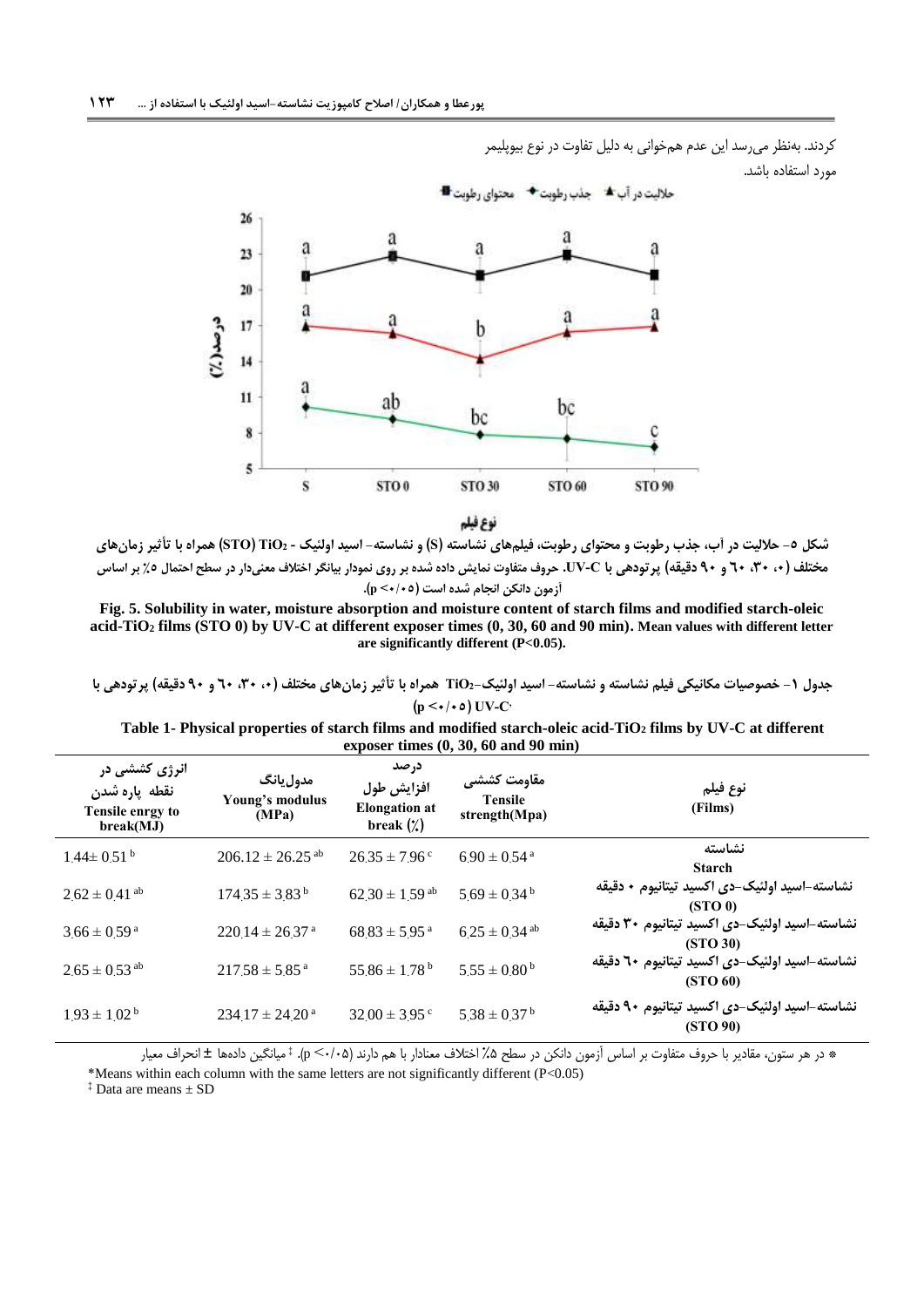#### <span id="page-11-0"></span>**خواص مکانیکی**

محتوی مواد غذایی از زمان بستهبندی تا مصرف تحت حفاظت مکانیکی بستهبندی قرار دارد. ازاینرو انتخاب مواد بستهبندی که دارای خواص مکانیکی مناسب باشند، از اهمیت خاصی برخوردار است. خواص مکانیکی فیلمهای زیستتخریبپذیر به نیروهای بینمولکولی زنجیرههای پلیمری سازنده آنها، نسبت ترکیبات سازنده، افزودنیهای اضافه شده و شرایط محیطی بستگی دارد [\)](#page-13-4) [Kim](#page-13-13)[;](#page-13-4)[2011 .,](#page-13-4)*al et* Li 2008 *[.,al et](#page-13-13)*). همانطور که در [جدول 1](#page-10-0) مشاهده میشود، با افزودن اسید اولئیک و <sup>2</sup>TiO به نشاسته، مقاومت کششی از MPa 0/03 به MPa 5/00 و مدول یانگ از 630/16 به MPa 123/05کاهش یافته و ازدیاد طول از 60/05 % به 06/03 % و انرژی کششی در لحظه پاره شدن از 1/33 به MJ 6/06 افزایش یافته است. بهنظر میرسد، افزودن اسید اولئیک بهعنوان روانکننده و  $\overline{1}$  بهعنوان پرکننده موجب

افزایش تحرک زنجیرههای نشاسته شده است. نتایج مشابه این آزمون توسط [Zhou](#page-14-8) و همکاران (۲۰۰۹) و [Li](#page-13-4) و همکاران (۲۰۱۱)، درباره اثرات بر خواص مکانیکی بیوپلیمر حاصل از پروتئین آبپنیر مشابهت  $\rm TiO_2$ زیادی دارد. با اعمال پرتودهی در بازه زمانی کوتاه (۳۰ دقیقه)، تمامی پارامترهای مربوط به خواص مکانیکی نسبت به 0 STO افزایش یافته است و با افزایش زمان پرتودهی، کششپذیری و انرژی کششی در لحظه پاره شدن کاهش قابلتوجهی داشتند. بهنظر میرسد، پرتودهی در بازههای زمانی کوتاه (۳۰ دقیقه)، موجب اتصالات عرضی و پیوندهای قوی بین اسید اولئیک و نشاسته همچنین نشاسته و 2TiO میشود. در بازههای زمانی باالتر به علت تخریب ساختار نشاسته و اثرات روانکنندگی محصوالت تخریب شده در نشاسته، خواص مکانیکی کاهش بیشتری داشته است ).,2017*al et* [Goudarzi](#page-7-0)).

جدول ۲- پارامترهای رنگ سنجی (L, a, b)، اختلاف رنگ (AE)، اندیس سفیدی (WI) و اندیس زردی (YI) فیلم نشاسته و نشاسته- اسید **اولئیک- <sup>2</sup>TiO همراه با تأثیر زمانهای مختلف )،9 ،39 09 و 09 دقیقه( پرتودهی با C-UV( 9/95 >p)**

| Table 2- Hunter color values $(L, a, and b)$ , total color difference ( $\Delta E$ ), whiteness index (WI), yellowness index  |
|-------------------------------------------------------------------------------------------------------------------------------|
| (YI) of starch films and modified starch-oleic acid-TiO <sub>2</sub> films (STO 0) by UV-C at different exposer times (0, 30, |
| $60$ and $90$ min)                                                                                                            |

| YI                            | WI                            | ΔE                           | $\mathbf b$                   | a                             | L                             | نوع فيلم<br><b>Films</b>                                          |
|-------------------------------|-------------------------------|------------------------------|-------------------------------|-------------------------------|-------------------------------|-------------------------------------------------------------------|
| $-2.13 \pm 0.10^{\circ}$      | $94.67 \pm 0.19^{\text{a}}$   | $5.33 \pm 0.18$ <sup>b</sup> | $-1.42 \pm 0.06$ <sup>c</sup> | $2.15 \pm 0.19^{\text{a}}$    | $95.34 \pm 0.18$ <sup>a</sup> | نشاسته<br><b>Starch</b>                                           |
| $5.63 \pm 0.75$ <sup>ab</sup> | 94 00 $\pm$ 0 61 $^{\rm a}$   | $5.99 \pm 0.61$ <sup>b</sup> | $3.75 \pm 0.49$ <sup>ab</sup> | $-0.09 \pm 0.26$              | $95.33 \pm 0.44$ <sup>a</sup> | نشاسته-اسید اولئیک-دی اکسید<br>تيتانيوم + دقيقه<br>STO 0          |
| $609 \pm 0.44$ <sup>a</sup>   | 93.42 $\pm$ 0.59 <sup>a</sup> | $657 \pm 0.59^{\mathrm{b}}$  | $4.04 \pm 0.28$ <sup>a</sup>  | $-0.31 \pm 0.09^{\mathrm{b}}$ | $94.83 \pm 0.61$ <sup>a</sup> | نشاسته-اسید اولئیک-دی اکسید<br>تيتانيوم ٣٠ دقيقه<br><b>STO 30</b> |
| $4.85 \pm 1.41$ ab            | $91.17 \pm 1.03^{\mathrm{b}}$ | $8.83 \pm 1.03$ <sup>a</sup> | $3.13 \pm 0.95$ <sup>ab</sup> | $1.16 \pm 1.35$ <sup>a</sup>  | $91.97 \pm 1.38^{\mathrm{b}}$ | نشاسته-اسید اولئیک-دی اکسید<br>تيتانيوم ٦٠ دقيقه<br><b>STO 60</b> |
| $4.23 \pm 0.83^{\mathrm{b}}$  | $91.42 \pm 0.76^{\mathrm{b}}$ | $8.58 \pm 0.76$ <sup>a</sup> | $2.73 \pm 0.55^{\mathrm{b}}$  | $2.07 \pm 0.20^{\text{ a}}$   | $92.16 \pm 0.91$ <sup>b</sup> | نشاسته-اسید اولئیک-دی اکسید<br>تيتانيوم ٩٠ دقيقه<br><b>STO 90</b> |

‡ \* در هر ستون، مقادیر با حروف متفاوت بر اساس آزمون دانکن در سطح %5 اختالف معنادار با هم دارند )3/35< <sup>p</sup>). میانگین دادهها ± انحراف معیار \*Means within each column with the same letters are not significantly different (P<0.05)

‡ Data are means ± SD

[6](#page-11-0) پارامترهای رنگی *L*( روشنایی- سفیدی(، *a*( قرمز- سبز( و *b*( زرد- آبی(، اختالف رنگی ΔE، اندیس زردی YI و اندیس سفیدی WI بیونانوکامپوزیت نشاسته- اسید اولئیک- <sup>2</sup>TiO و تأثیر پرتو فرابنفش در تغییر این معیارهای رنگی را نشان میدهد. همانطور که در مشاهده میشود، با افزودن اسید اولئیک و 2TiO تفاوت معنیداری در میزان پارامتر L ایجاد نشد؛ ولی با اعمال پرتودهی و افزایش زمان تابش،

#### **رنگسنجی**

معموالً فیلمهای تهیه شده از نشاسته از شفافیت کمی برخوردارند [Shahabi-](#page-14-4) [Goudarzi](#page-7-0) et al., 2017 *Oleyaei et al.*, 2015) 2018 .,*al et* [Ghahfarrokhi](#page-14-4)). از این رو در بستهبندی های بر پایه نشاسته به دلیل کدورت و ایجاد محدودیت در مشاهده محتویات داخل بسته، این نوع مواد بسته بندی از مقبولیت کمی برخوردار هستند. [جدول](#page-11-0)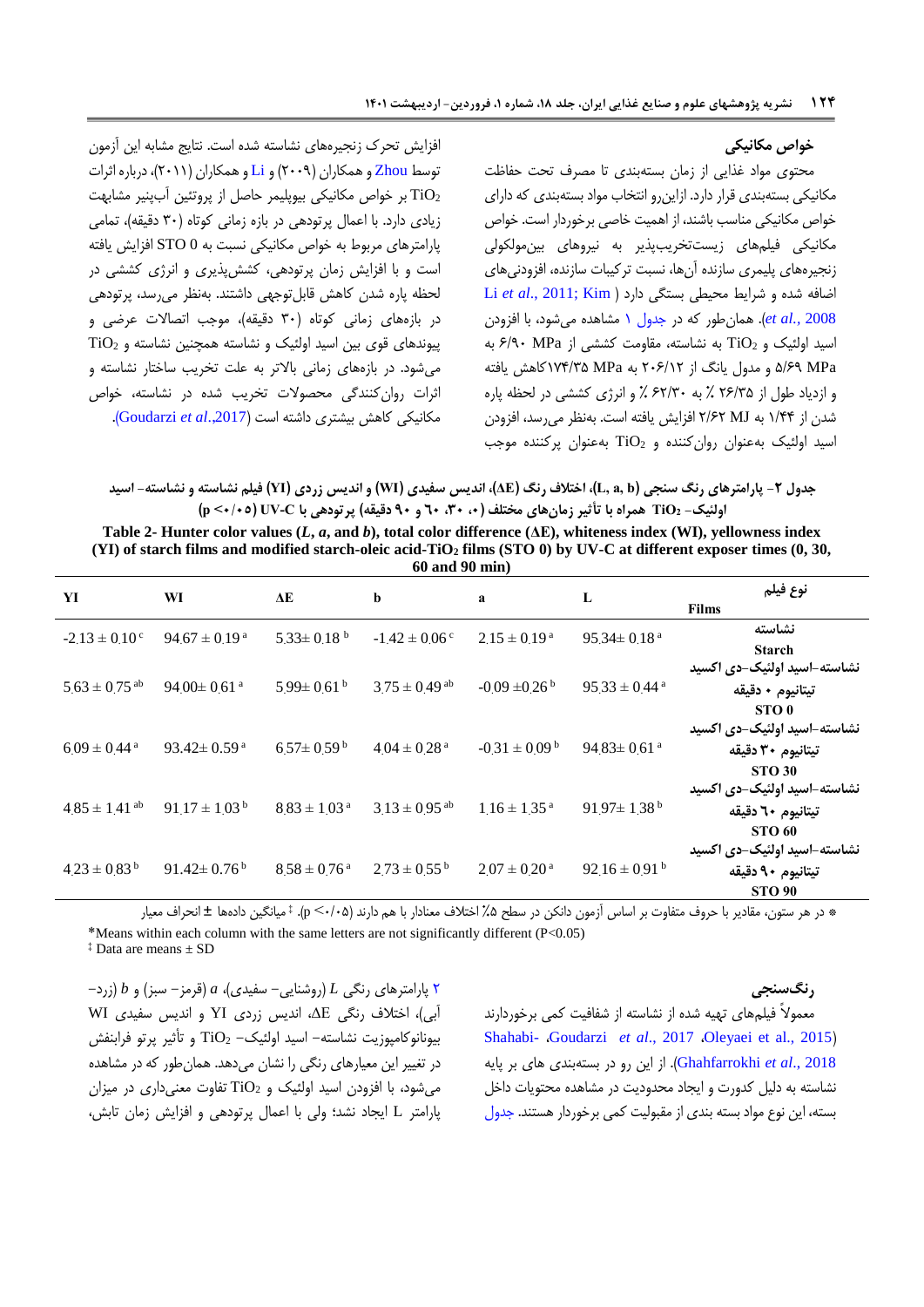پارامتر *L* کاهش یافتبا افزودن اسید اولئیک و 2TiO پارامتر *a* کاهش و *b* افزایش یافت. علت این پدیده مربوط به رنگ زرد اسید اولئیک میباشد. با اعمال فرآیند پرتودهی به مدت 03 دقیقه، پارامتر *a* از -3/30 به -3/01 کاهش یافت ولی افزایش زمان پرتودهی تا 03 دقیقه موجب افزایش معنی دار پارامتر *a* تا 6/32 شد. پارامتر b نیز با اعمال پرتودهی به مدت ۳۰ دقیقه از ۳/۷۵ به ۴/۰۴ افزایش یافت و با افزایش زمان پرتودهی تا 03 دقیقه موجب کاهش معنیدار پارامتر b تا 6/20 شد. اختالف رنگی ΔE نیز با افزایش زمان پرتودهی افزایش و در مقابل WI کاهش یافت. اندیس زردی نیز با افزودن اسید اولئیک و <sup>2</sup>TiO افزایش و با افزایش زمان پرتودهی کاهش یافت. بهنظر میرسد، افزایش زمان پرتودهی موجب شکسته شدن ساختار نشاسته- اسید اولئیک- <sup>2</sup>TiO و در نتیجه تولید مونو و دیساکاریدهایی در ماتریس پلیمر شده که در نتیجه کاهش رنگ زرد پلیمر را در پی داشته است. بهنظر میرسد، افزایش زمان پرتودهی عامل مناسبی برای حذف رنگ زرد اسید اولئیک میباشد. [Goudarzi](#page-7-0) و همکاران (۲۰۱۸) نیز نتایج مشابه با این تحقیق ارائه نمودند. برخالف نتایج این مطالعه، [Oleyaei](#page-13-9)  $TiO<sub>2</sub>$  و همکاران (۲۰۱۵) مشاهده کردند که با افزایش غلظت پارامترهای L افزایش و a و b کاهش یافته است. بهنظر میرسد عدم هماهنگی نتایج به دلیل استفاده اسید اولئیک و پرتو فرابنفش عالوه بر TiO2 همچنین غلظت مصرفی  $\overline{TiO_2}$  میباشد.

# **نتیجهگیری**

در این پژوهش، خاصیت آبدوستی نشاسته بهواسطه اسید اولئیک و نانو دیاکسید تیتانیوم اصالح شد و از آن فیلمهای مقاوم به رطوبت تهیه گردید. اسید اولئیک با غلظت ثابت (۱٪)، دی|کسید تیتانیوم با غلظت ثابت (۲٪) و زمان پرتو فرابنفش بهعنوان عامل متغیر، در چهار بازه زمانی )صفر، ،03 03 و 03 دقیقه( مورد بررسی قرار گرفت. نتایج حاصل از این مطالعه نشان دادند که با افزودن اسید اولئیک و نانو دیاکسید تیتانیوم به محلول نشاسته، زاویه تماس بهطور قابل

#### **منابع**

- <span id="page-12-2"></span>1. Almasi, H., Ghanbarzadeh, B., & Pezeshki, N. A. (2009). Improving the physical properties of starch and starch– carboxymethyl cellulose composite biodegradable films. *Iranian Journal of Food Science And Technology*, 6(3), 1- 11.
- <span id="page-12-0"></span>*2.* Hassannia-Kolaee, M. Khodaiyan F. Pourahmad, R & Shahabi-Ghahfarokhi, I. (2015). Functional Properties of Composite Edible Film Based Made with Whey Protein-Pullulan*. Journal of Agricultural Engineering Research,16(3),45-56*
- <span id="page-12-1"></span>*3.* Jahangir-Esfahani,H, Shahabi-Ghahfarrokhi, I & Pourata, R. (2020) Modification of hydrophilic properties of starch film by simultaneous use of oleic acid and UV ray*.Food Research, 29 (4),125-138*

مالحظهای افزایش یافته، اما نفوذپذیری نسبت به بخارآب و جذب رطوبت فیلمهای نشاستهای کاهش مییابد که این نتایج نشاندهنده افزایش میزان آبگریزی در فیلمهای تهیه شده میباشد. با اعمال پرتودهی توسط C-UV در بازه زمانی 03 دقیقه، ابتدا حاللیت در آب فیلمهای نشاسته کاهش یافت و سپس با افزایش زمان پرتودهی به بیش از 03 دقیقه، تنها جذب رطوبت فیلمها کاهش قابل مالحظهای داشت و سایر آزمونهای آبگریزی نه تنها تغییرات چشمگیری نداشتند بلکه در بعضی موارد مانند آزمون زاویه تماس، کاهش آبگریزی فیلمهای نشاسته مشاهده شد. با مطالعه خواص مکانیکی در این فیلم، مشاهده شد که با افزودن اسید اولئیک و نانو دیاکسید تیتانیوم به فیلم نشاسته، مقاومت کششی و االستیسیته کاهش و کششپذیری و انرژی کششی تا لحظه پاره شدن افزایش یافته است. با اعمال پرتودهی در بازه زمانی کوتاهمدت )03 دقیقه(، تمامی پارامترهای مربوط به خواص مکانیکی افزایش یافت. دلیل این تغییرات، ایجاد اتصاالت عرضی در حضور پرتو C-UV بیان شد. با افزایش زمان پرتودهی به بیش از 03 دقیقه، خواص مکانیکی این فیلم کاهش یافت که دلیل آن به تخریب ساختار و پیوندهای نشاسته در زمانهای طوالنیمدت پرتودهی گزارش شد. با توجه به نتایج حاصل، اگرچه فرآیند پرتودهی در بازه زمانی 03 دقیقه، نقش قابل توجهی روی بهبود خصوصیات مکانیکی، جذب رطوبت و حاللیت در آب فیلمهای نشاستهای داشته است، ولی حضور اسید اولئیک و نانو دیاکسید تیتانیوم به تنهایی و بدون اعمال پرتودهی نقش موثرتری در بهبود زاویه تماس، نفوذپذیری نسبت به بخارآب و محتوای رطوبت فیلمهای نشاستهای داشته است. بهطور کلی بهمنظور تشدید خاصیت آبگریزی و بهبود خواص مکانیکی فیلم نشاسته، استفاده از اسید اولئیک و نانو دیاکسید تیتانیوم بهصورت توأم، و در صورت استفاده از پرتو C-UV، بازههای زمانی کوتاه مدت )صفر- 03 دقیقه( پیشنهاد میشود. از سوی دیگر با توجه به احتمال باقی ماندن رادیکالهای آزاد تولید شده بهصورت دست نخورده در بیوپلیمرهای پرتودهی شده، اگرچه این بیوپلیمر زیست تخریبپذیر است، ولی بهنظر میرسد، کیفیت مناسب خوراکی را نداشته باشد.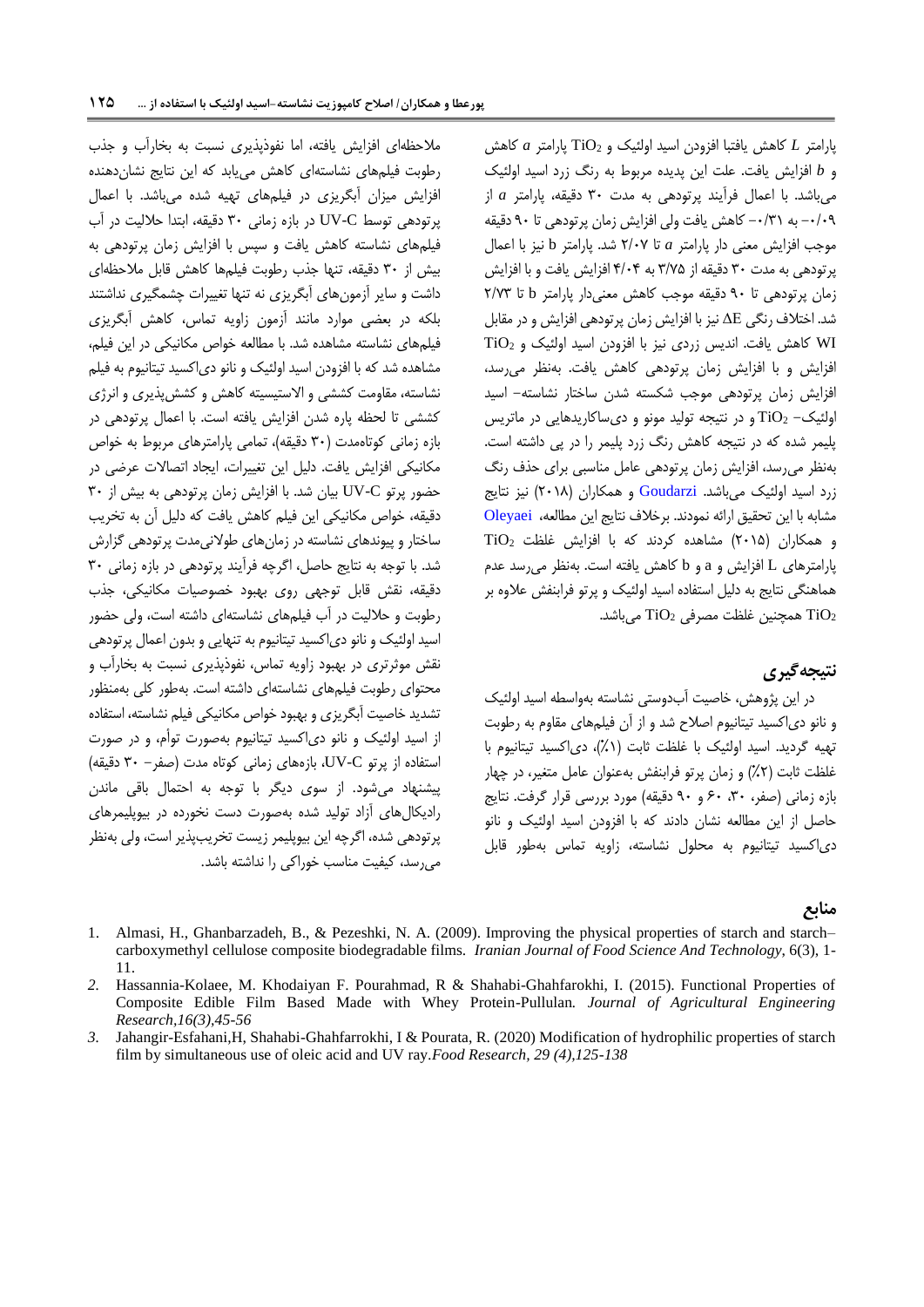- 4. Jahangir Esfahani, H., Shahabi-Ghahfarrokhi, I. (2018). A Review of the Methods for Modification of Hydrophilic Properties of Starch Based Biopolymers as a Biodegradable Food Packaging Material*.9(34),32-45*
- *5.* Jahangir-Esfahani, H., Shahabi-Ghahfarrokhi, I & Pourata, R. (2020). Photochemical Modification of Starch-Oleic Acid Composite as a Biodegradable Film in Food Packaging*.Iranian Journal of Biosystem Engineering.51(3),643- 654*
- 6. Ashton, H., & Fletcher, D. (1962). Development and use of color standards for egg yolks. *Poultry science, 41*(6), 1903-1909. https://doi.org/10.3382/ps.0411903
- <span id="page-13-3"></span>7. Campos, A. d., Marconcini, J., Martins-Franchetti, S., & Mattoso, L. (2012). The influence of UV-C irradiation on the properties of thermoplastic starch and polycaprolactone biocomposite with sisal bleached fibers. *Polymer degradation and stability, 97*(10), 1948-1955.<https://doi.org/10.1016/j.polymdegradstab.2011.11.010>
- <span id="page-13-14"></span>8. Díaz, O., Candia, D., & Cobos, Á. (2016). Effects of ultraviolet radiation on properties of films from whey protein concentrate treated before or after film formation. *Food Hydrocolloids*, 55, 189-199. concentrate treated before or after film formation. *Food Hydrocolloids*, <https://doi.org/10.1016/j.foodhyd.2015.11.019>
- <span id="page-13-12"></span>9. Fei, P., Shi, Y., Zhou, M., Cai, J., Tang, S., & Xiong, H. (2013). Effects of nano‐ TiO2 on the properties and structures of starch/poly (ε‐ caprolactone) composites. *Journal of Applied Polymer Science, 130*(6), 4129- 4136. <https://doi.org/10.1002/app.39695>
- <span id="page-13-0"></span>10. Gennadios, A., Rhim, J., Handa, A., Weller, C., & Hanna, M. (1998). Ultraviolet radiation affects physical and molecular properties of soy protein films. *Journal of food science, 63*(2), 225-228. [https://doi.org/10.1111/j.1365-](https://doi.org/10.1111/j.1365-2621.1998.tb15714.x) [2621.1998.tb15714.x](https://doi.org/10.1111/j.1365-2621.1998.tb15714.x)
- 11. Ghanbarzadeh, B., & Almasi, H. (2011). Physical properties of edible emulsified films based on carboxymethyl cellulose and oleic acid. *International journal of biological macromolecules, 48*(1), 44-49. <https://doi.org/10.1016/j.ijbiomac.2010.09.014>
- <span id="page-13-11"></span>12. Ghasemlou, M., Khodaiyan, F., Oromiehie, A., & Yarmand, M. S. (2011). Characterization of edible emulsified films with low affinity to water based on kefiran and oleic acid. *International journal of biological macromolecules, 49*(3), 378-384.<https://doi.org/10.1016/j.ijbiomac.2011.05.013>
- 13. Goudarzi, V., & Shahabi-Ghahfarrokhi, I. (2017). Photo-producible and photo-degradable starch/TiO<sup>2</sup> bionanocomposite as a food packaging material: Development and characterization. *International journal of biological macromolecules*.<https://doi.org/10.1016/j.ijbiomac.2017.08.058>
- 14. Goudarzi, V., Shahabi-Ghahfarrokhi, I., & Babaei-Ghazvini, A. (2017). Preparation of ecofriendly UV-protective food packaging material by starch/TiO 2 bio-nanocomposite: Characterization. *International journal of biological macromolecules, 95*, 306-313[. https://doi.org/10.1016/j.ijbiomac.2016.11.065](https://doi.org/10.1016/j.ijbiomac.2016.11.065)
- <span id="page-13-10"></span>*15.* Goudarzi, V., & Shahabi-Ghahfarrokhi, I. (2017). Production of starch film by photochemical reactions: Physicochemical characterization*. Food Research,26(3),519-530.*
- <span id="page-13-1"></span>16. Jamal Abadi, M., & Sarem Nejad, S. (2015). Investigation on the Physicochemical Properties of Ultrasound Treated Wheat Starch. *Food Science and Technology, 13*(53), 127-136.
- <span id="page-13-13"></span><span id="page-13-8"></span>17. Kim, J. K., Jo, C., Park, H. J., & Byun, M. W. (2008). Effect of gamma irradiation on the physicochemical properties of a starch-based film. *Food Hydrocolloids, 22*(2), 248-254.<https://doi.org/10.1016/j.foodhyd.2006.11.010>
- <span id="page-13-2"></span>18. Kovács, V., Gondor, O. K., Szalai, G., Majláth, I., Janda, T., & Pál, M. (2014). UV-B radiation modifies the acclimation processes to drought or cadmium in wheat. *Environmental and experimental botany, 100*, 122-131. <https://doi.org/10.1016/j.envexpbot.2013.12.019>
- <span id="page-13-5"></span>19. Li, X.-M., Reinhoudt, D., & Crego-Calama, M. (2007). What do we need for a superhydrophobic surface? A review on the recent progress in the preparation of superhydrophobic surfaces. *Chemical Society Reviews, 36*(8), 1350-1368. DOI[:https://doi.org/10.1039/B602486F](https://doi.org/10.1039/B602486F)
- <span id="page-13-9"></span>*20.* Oleyaei, S, A., Ghanbarzadeh, B., Moayed, A, A., Poursani, P, & Khatamian, M. (2015). Preparation and Characterization of Nanostructural and Physicochemical Properties of Starch-TiO2 Biocomposite Films*. Innovative Food Technologies*. *2 (4),87-101*
- 21. Li, Y., Jiang, Y., Liu, F., Ren, F., Zhao, G., & Leng, X. (2011). Fabrication and characterization of TiO<sub>2</sub>/whey protein isolate nanocomposite film. *Food Hydrocolloids, 25*(5), 1098-1104.<https://doi.org/10.1016/j.foodhyd.2010.10.006>
- <span id="page-13-7"></span>22. Li, Z., Mi, L., Wang, P.-N., & Chen, J.-Y. (2011). Study on the visible-light-induced photokilling effect of nitrogendoped TiO 2 nanoparticles on cancer cells. *Nanoscale research letters, 6*(1), 356. https://doi.org/10.1186/1556-276X-6-356
- <span id="page-13-4"></span>23. Li, Z., Pan, X., Wang, T., Wang, P.-N., Chen, J.-Y., & Mi, L. (2013). Comparison of the killing effects between nitrogen-doped and pure TiO<sup>2</sup> on HeLa cells with visible light irradiation. *Nanoscale research letters, 8*(1), 96. https://doi.org/10.1186/1556-276X-8-96
- <span id="page-13-6"></span>24. Linsebigler, A. L., Lu, G., & Yates Jr, J. T. (1995). Photocatalysis on TiO<sub>2</sub> surfaces: principles, mechanisms, and selected results. *Chemical reviews, 95*(3), 735-758. <https://doi.org/10.1021/cr00035a013>